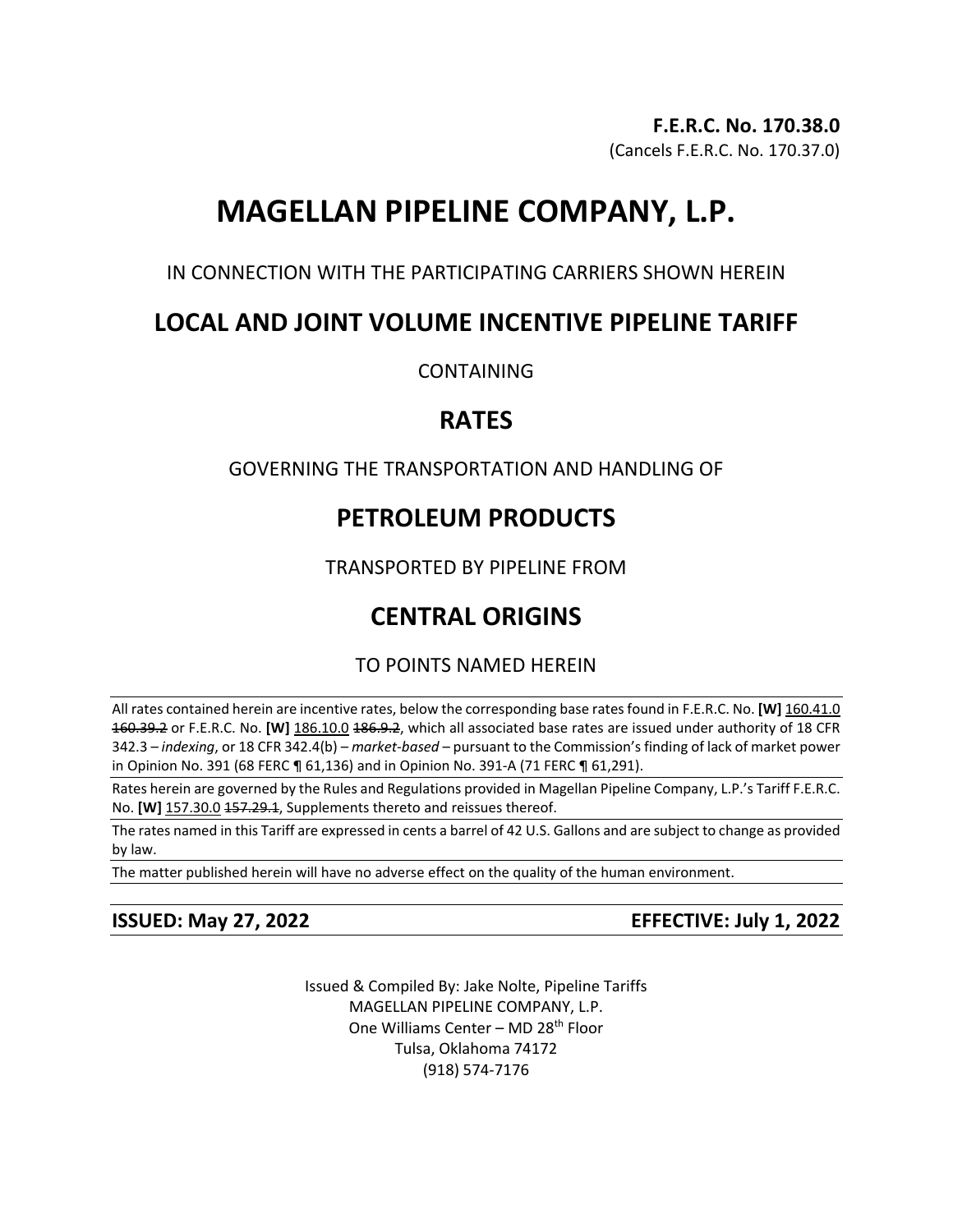# **Table of Contents**

| <b>SUBJECT</b>                                                                                                                                                                       | <b>ITEM NO.</b> | PAGE NO.            |
|--------------------------------------------------------------------------------------------------------------------------------------------------------------------------------------|-----------------|---------------------|
| Abbreviations, Explanation of                                                                                                                                                        |                 | $[W]$ 32 37         |
| Five-Year Incentive Program (to Rochester, NM)                                                                                                                                       | 260-261         | [W] $28-32$ 33-36   |
| <b>Participating Carriers</b>                                                                                                                                                        |                 | $[W]$ 32 37         |
| Reference Marks, Explanation of                                                                                                                                                      |                 | $[W]$ 32 37         |
| Temporary Incentive Rates (to Kansas City (Argentine), KS and<br>Olathe - Kenneth (Sinclair), KS)                                                                                    | 255-256         | $[W]$ 26-27 31-32   |
| Ten-Year Incentive Program and Incentive Rates (to Des Moines, IA;<br>Kansas City, KS (Fairfax and/or Olathe); Omaha (MPL), NE; Tulsa, OK<br>and Wichita, KS)                        | 165-166         | $11 - 15$           |
| Ten-Year Tier Incentive Program and Incentive Rates (to Des Moines,<br>IA; Kansas City (Santa Fe), KS; Lincoln (BN), NE                                                              | 180-182         | $[W]$ 16-19 20      |
| Two-Year Annual Incentive Program and Incentive Rates (to North<br>Little Rock, AR)                                                                                                  | 210             | [W] 20-21 $21 - 22$ |
| Two-Year Incentive Program and Incentive Rates (to Kansas City<br>(Fairfax), KS; Oklahoma City (MPL), OK; Springfield, MO; Tulsa, OK);<br>and North Little Rock, AR (MPL and Others) | 240-241         | [W] 22-24 $23 - 26$ |
| Two-Year Incentive Program and Incentive Rates (to Sioux Falls, SD)                                                                                                                  | 111-113         | $3-6$               |
| Two-Year Tiered Incentive Program and Incentive Rates (to<br>Chippewa Falls, WI)                                                                                                     | 135-136         | $7 - 10$            |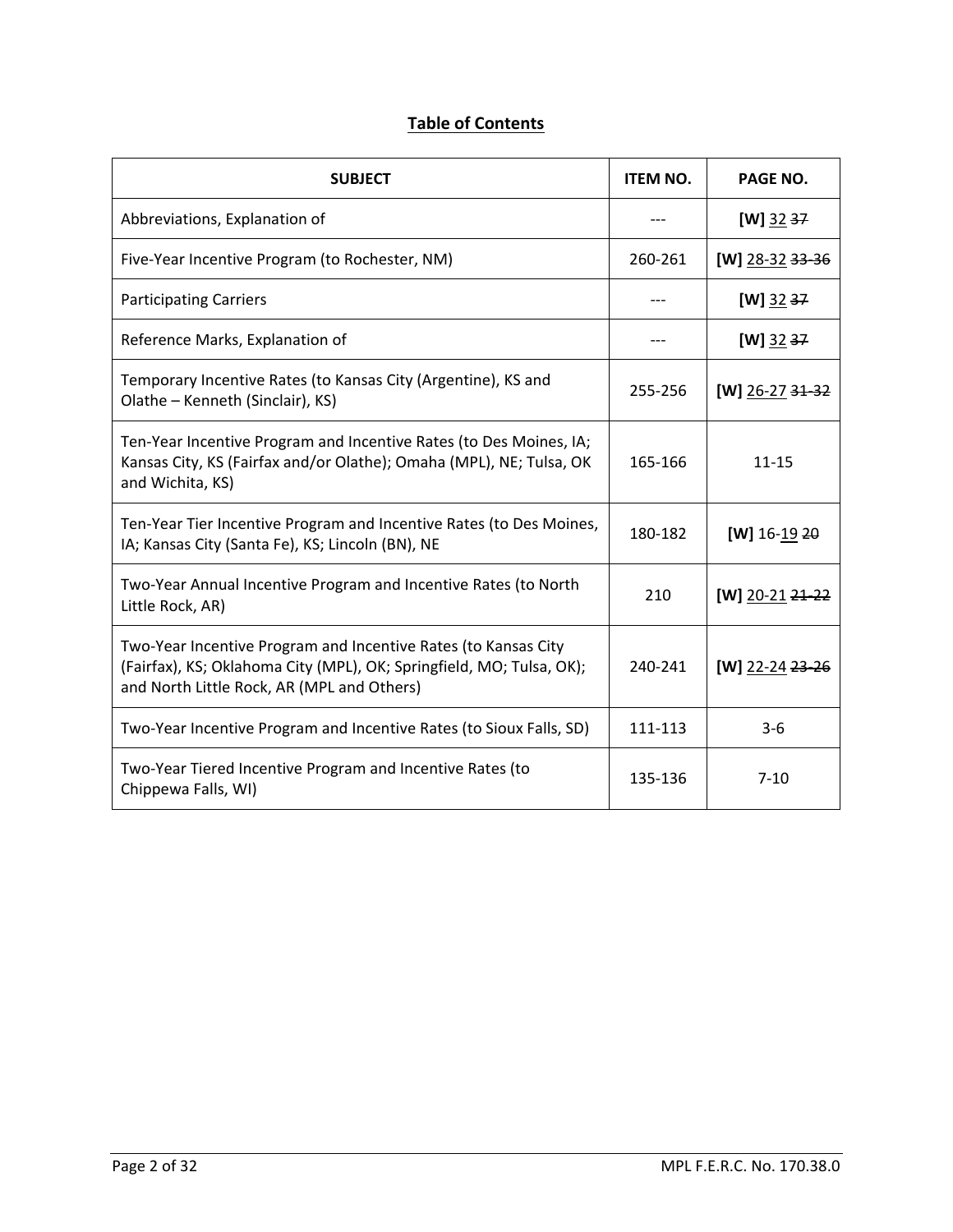# **ITEM NO. 111 TWO-YEAR INCENTIVE PROGRAM**

# **Origins:**

From Points in; Duncan, OK; McPherson, KS; Kansas; Minneapolis, MN; Oklahoma-Central; Superior, WI; Wichita, KS; and Wynnewood, OK

### **Destinations:**

To: Sioux Falls, SD

- 1. Rates corresponding to this Item (Items 113 herein) apply to deliveries of Petroleum Products to a single Incentive Destination from any Incentive Rate Origin or Origin Group as defined in Item 113 herein. The Incentive Destinations under this Item shall be defined as any of Carrier's destinations identified in Paragraph 3 of this Item. Shippers desiring to avail themselves of the Incentive Rates as set forth herein must enter into a prior written commitment with Carrier. The Total Guaranteed Committed Volume shall be greater than or equal to the amount for each Incentive Destination listed in Paragraph 3 of this Item. The term of the commitment for the Two-Year Program shall be twenty-four (24) months, but not longer than the effectiveness of this Item or any successive issues, reissues and amendments thereto. The Effective Date of this commitment will be no sooner than the first day of the first calendar month following receipt by Carrier of an executed written commitment from the Shipper. The written commitment must specify the single Incentive Destination and the actual consecutive twenty-four (24) month period of the Commitment Term (*i.e.*, the Effective Date through the termination date).
- 2. If required, the Shipper shall furnish security in a form satisfactory to Carrier and adequate and sufficient to guarantee any payments, which may come due under this commitment.
- 3. The Total Guaranteed Committed Volume (barrels) for each Destination shall be greater than or equal to the following:

| <b>Destinations</b> | <b>Two-Year Commitment Barrels</b> |
|---------------------|------------------------------------|
| Sioux Falls, SD     | 4,000,000                          |

- 4. The Incentive Rate will only be applied to volumes delivered at the Incentive Destination, which were delivered by Carrier for the Shipper during the Commitment Term. Two-Year Incentive Rates under this Program are set out in Item 113 herein.
- 5. Carrier will invoice the Shipper at the time of shipment and at rates set out in the following tariff publication as applicable: Items 200, 201, 203, 204, 205, 206, 240 and 255 of MPL's F.E.R.C. No. **[W]** 160.41.0 160.39.2, and any successive issues, reissues and amendments thereto of this tariff publication. After the end of each month, Carrier will calculate the difference between the rate invoiced and the Incentive Rate for volumes delivered during the previous month at the Incentive Destination for the Shipper from all eligible Incentive Rate Origins or Origin Groups, and will issue a payment to Shipper. Shipper will bear all other applicable charges in MPL's F.E.R.C. No. **[W]**  157.30.0 157.29.1, and any successive issues, reissues and amendments thereto.
- 6. Participating Shipper may at any time elect an option to automatically renew the volume incentive commitment. If Shipper elects this option, Carrier will notify Shipper of the expiration date. The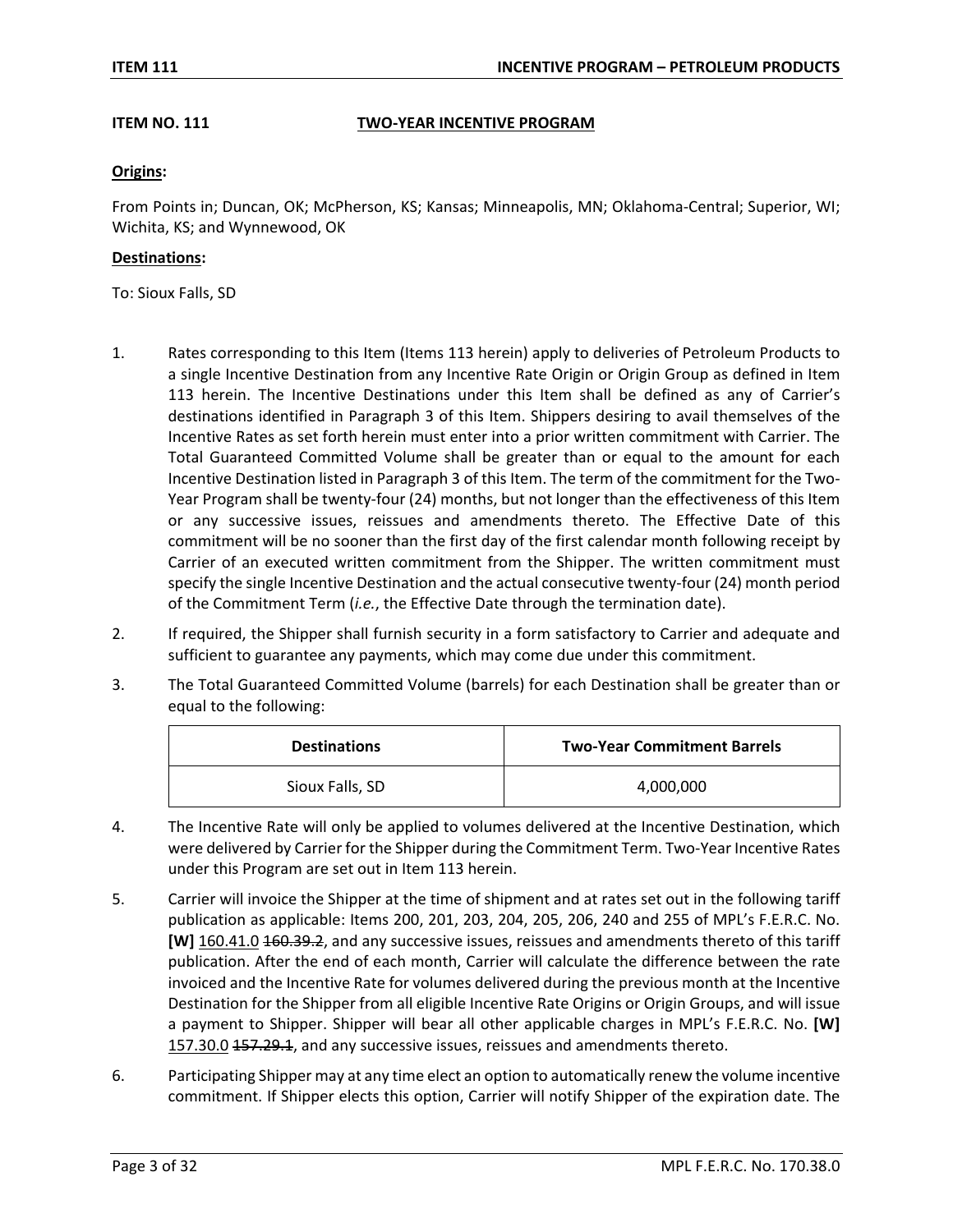commitment will automatically renew under the existing terms for an additional Commitment Term beginning with the termination date of the current Commitment Term, unless Shipper returns notification to Carrier specifying that Shipper wishes to terminate commitment within thirty (30) days after the scheduled expiration date of the previous commitment.

- 7. At the end of the Commitment Term, if the Shipper did not meet the Total Guaranteed Committed Volume, Shipper will pay a Commitment Reversion equal to the lesser of: (1) the difference between the Total Guaranteed Committed Volume and the actual volume delivered during the Commitment Term multiplied by the Shipper's volume weighted average Incentive Rate, plus compounded interest charges applying the interest rate specified in Item 75 of MPL's F.E.R.C. No. **[W]** 157.30.0 157.29.1, as applicable, Supplements thereto and reissues thereof, averaged over the Commitment Term; or (2) the corresponding base rate in MPL's F.E.R.C. No. **[W]** 160.41.0 **160.39.2**, Supplements thereto and reissues thereof, minus the Incentive Rate multiplied by the barrels actually delivered during the Commitment Term from each Incentive Rate Origin or Origin Group, plus compounded interest charges applying the interest rate specified in Item 75 of MPL's F.E.R.C. No. **[W]** 157.30.0 157.29.1, as applicable, Supplements thereto and reissues thereof, averaged over the Commitment Term.
- 8. If a Shipper fails to meet the Total Guaranteed Committed Volume and that failure is the direct result of the Carrier's inability to provide service, the Total Guaranteed Committed Volume shall be reduced prorata on a day for day basis for each day that the Carrier was unable to provide service. The Shipper must assert its claim of Carrier's failure to provide service in writing to Carrier within the first ten (10) days of the month following the event of Carrier's failure to provide service. The Shipper will bear the burden of proof in showing that Carrier's failure to provide service did, in fact, result in the Shipper's failure to meet its commitment obligations.
- 9. Carrier may increase the Incentive Rates set out in Item 113 at any time by the same percentage increase as the corresponding base rate is increased. If Carrier elects not to take an allowed increase in a given year, Carrier may take the cumulative allowed increases in any subsequent year. Escalation of the Incentive Rates is contingent upon the effectiveness of such rates as allowed by the Federal Energy Regulatory Commission. If for any reason, the Federal Energy Regulatory Commission orders an investigation or suspension of Carrier's tariff, Carrier shall have the right to terminate its obligations under this Item by providing sixty (60) days written notice to Shipper. Carrier may terminate this commitment upon ninety (90) days prior written notice if the Carrier sells any or all of its pipelines connecting or supplying the Incentive Destination and such sale would significantly impair Carrier's ability to perform its obligations under this Item.

In the event of termination at less than full term, the Total Guaranteed Committed Volume shall be reduced so that it is equal to the Total Guaranteed Committed Volume under the written commitment multiplied by a Proration Fraction, where the numerator is the number of days between the Effective Date and the termination date and the denominator is the number of days in the original Commitment Term. A Shipper meeting or exceeding the prorated Total Guaranteed Committed Volume shall have no further obligation. A Shipper failing to meet the prorated Total Guaranteed Committed Volume shall pay to Carrier a Commitment Reversion as defined in Paragraph 7 of this Item. For the purpose of determining the applicable Commitment Reversion when a commitment has been prorated, the volumes listed in Paragraph 7 of this Item will be multiplied by the Proration Fraction.

10. Carrier shall not be obligated during any one calendar month to accept for transportation more than one hundred twenty-five percent (125%) of the prorated monthly Total Guaranteed Committed Volume, based on volumes set out in Paragraph 3 above.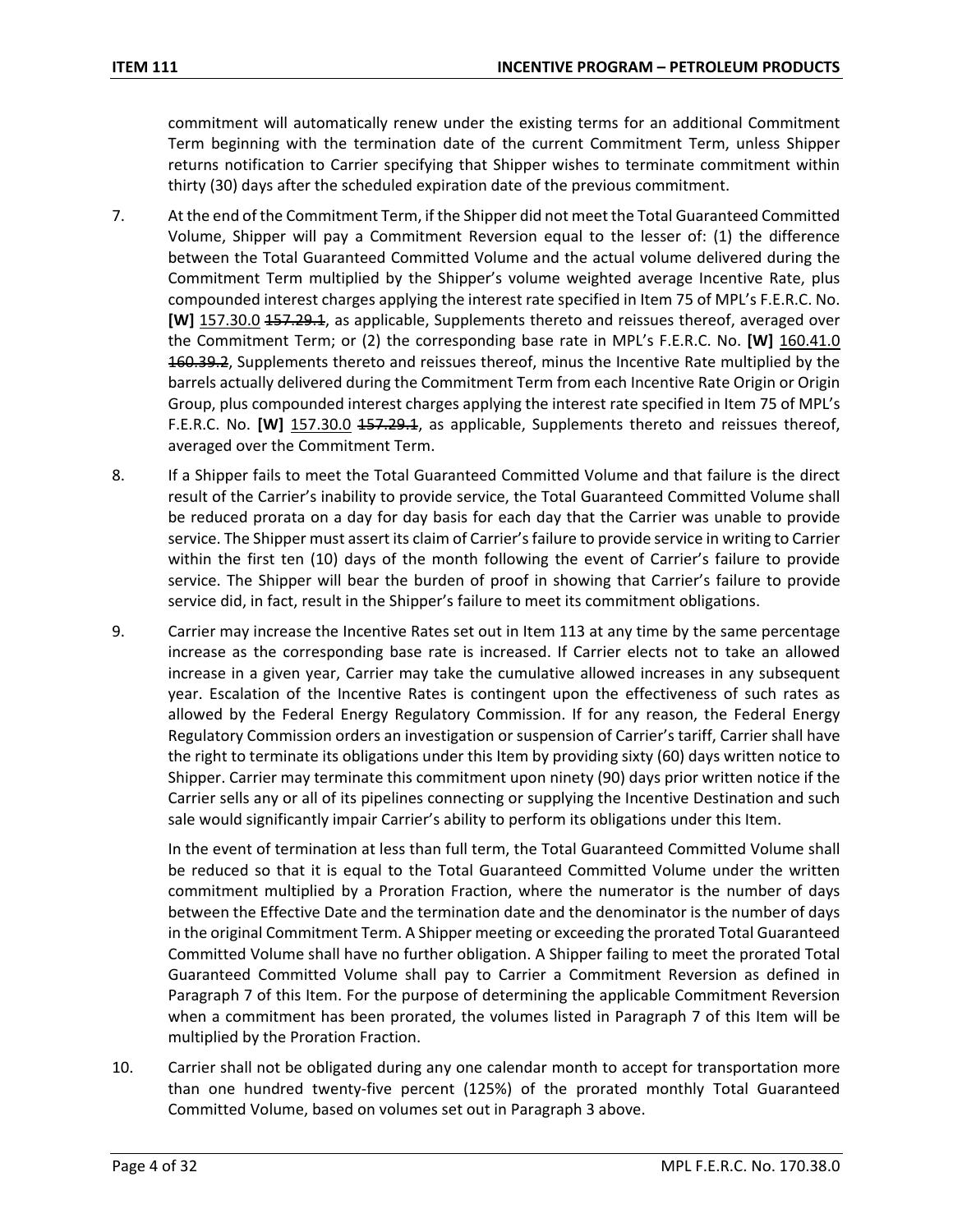- 11. Only those volumes to which a Participating Shipper holds title, in its name, at the time of delivery from the Incentive Destinations as set forth hereinabove, will be counted toward the Total Guaranteed Committed Volume or eligible for Incentive Rates. Title transfer of eligible barrels from another Shipper or Shippers to Participating Shipper must occur prior to time of delivery from the Incentive Destinations.
- 12. In the event Shipper experiences Force Majeure that delays delivery of product to Carrier at point of origin, Carrier may, at its sole discretion, upon written notification of circumstances from Shipper, extend the Commitment Term. Such extension period shall in no event, individually or cumulatively, exceed a total of thirty (30) days over the Commitment Term. Force Majeure shall mean acts of God, strikes, lockouts, or other industrial disturbances, acts of public enemy, wars, insurrections, riots, lighting, earthquakes, fires, floods, storms, washouts and any other causes, not within the control of Shipper.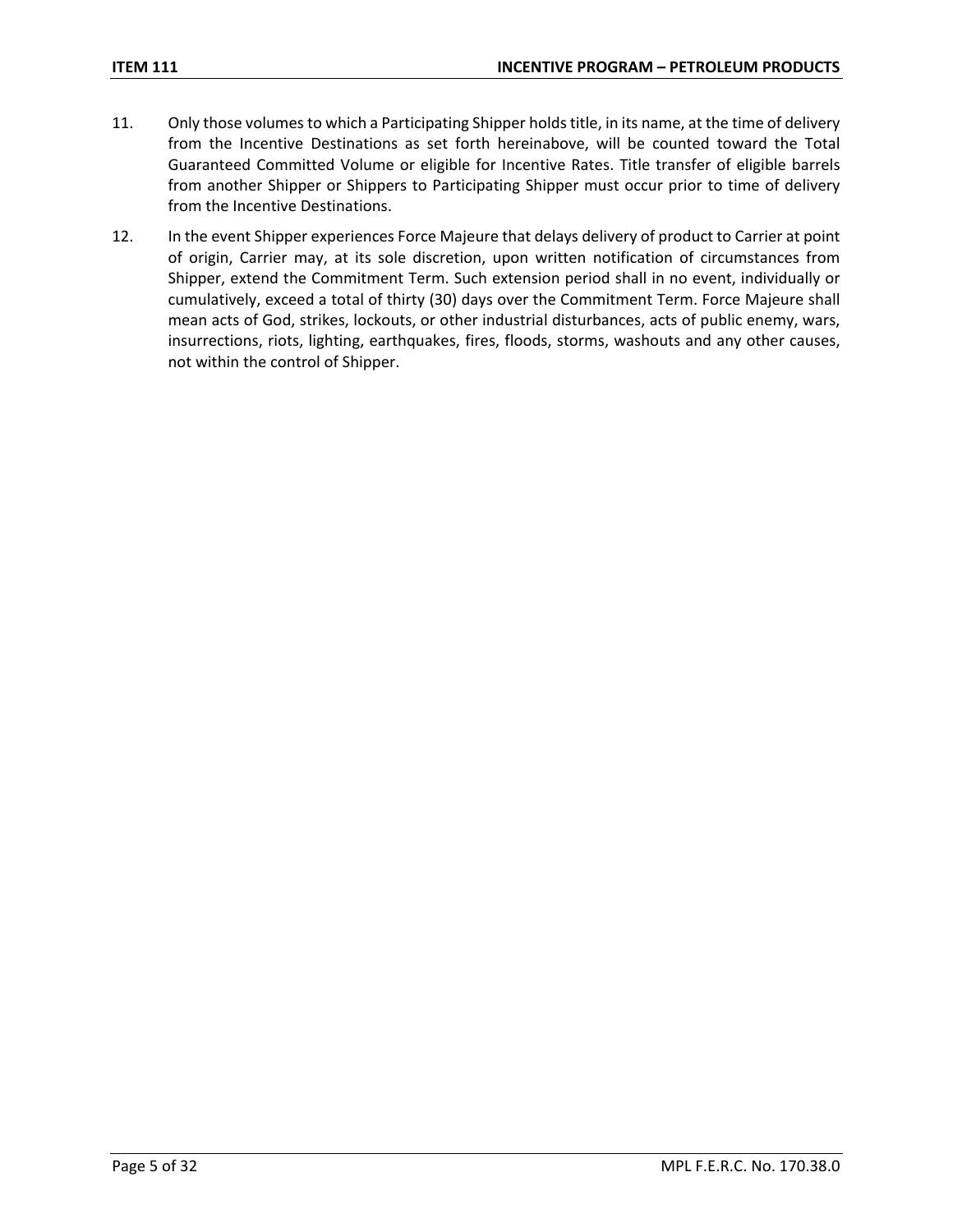# **Incentive Rates**

# *(Rates in Cents Per Barrel)* **[I]** Increase. All rates on this page are increased.

| <b>TWO-YEAR INCENTIVE RATES</b><br>TO: Sioux Falls, SD |                                                                                   |             |  |
|--------------------------------------------------------|-----------------------------------------------------------------------------------|-------------|--|
| <b>ITEM NO.</b>                                        | <b>FROM</b>                                                                       | <b>RATE</b> |  |
|                                                        | Duncan, OK                                                                        | 329.74      |  |
|                                                        | Kansas (Coffeyville / El Dorado)                                                  | 245.47      |  |
|                                                        | OK Central<br>(Ponca City, Tulsa)                                                 | 245.47      |  |
| 113                                                    | Minneapolis, MN<br>(Pine Bend, St. Paul Park, Minneapolis (Roseville), Rosemount) | 245.47      |  |
|                                                        | Superior, WI                                                                      | 297.69      |  |
|                                                        | Wichita, KS                                                                       | 320.39      |  |
|                                                        | McPherson, KS                                                                     | 263.19      |  |
|                                                        | Wynnewood, OK                                                                     | 324.01      |  |

Rates in this Table are governed by the Rules and Regulations provided in F.E.R.C. No. **[W]** 157.30.0 157.29.1, Supplements thereto and reissues thereof.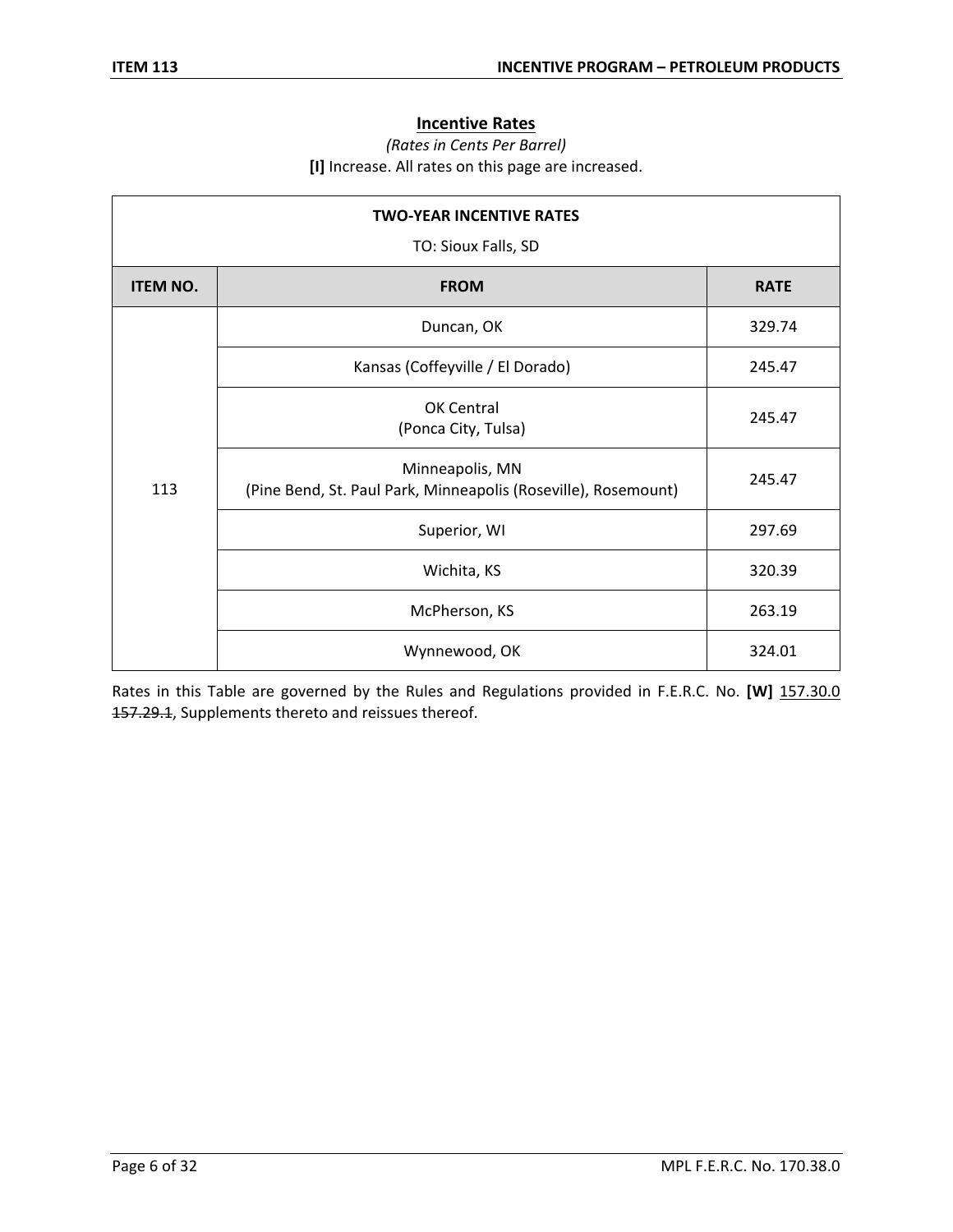# **ITEM NO. 135 TWO-YEAR TIERED INCENTIVE PROGRAM**

### **Origins:**

From Points in Duncan, OK; McPherson, KS; Kansas; Minneapolis, MN; Oklahoma-Central; Superior, WI; Wichita, KS; and Wynnewood, OK

#### **Destinations:**

To: Chippewa Falls, WI

1. Rates corresponding to this Item as contained in Item 136 herein apply to deliveries of Petroleum Products to a single Incentive Destination from any Incentive Rate Origin or Origin Group as defined in Item 136 herein. The Incentive Destination under this Item shall be defined as Carrier's Chippewa Falls, WI.

Any Shipper desiring to avail itself of the Incentive Rates as set forth herein must satisfy all of the following provisions.

- a. Shipper must enter into a prior written commitment with Carrier.
- b. The Commitment Term shall be twenty-four (24) months, but not longer than the effectiveness of this Item or any successive issues, reissues and amendments thereto.
- c. The Effective Date of this commitment will be no sooner than the first day of the first calendar month following receipt by Carrier of an executed written commitment from the Shipper.
- d. The Total Guaranteed Committed Volume shall be greater than or equal to 5,500,000 barrels delivered at Chippewa Falls, WI over the Commitment Term.
- 2. Only those volumes to which a Participating Shipper holds title, in its name, at the time of delivery from the Incentive Destinations as set forth hereinabove, will be counted toward the Total Guaranteed Committed Volume or eligible for Incentive Rates. Title transfer of eligible barrels from another Shipper or Shippers to Participating Shipper must occur prior to time of delivery from the Incentive Destinations. However, volumes moved under any other Item of this Tariff will not apply towards the Total Guaranteed Committed Volume required under this Item.
- 3. Chippewa Falls, WI: Two-Year Tiered Incentive Rates.

|                            | Tier Threshold          | Incentive Rate           |
|----------------------------|-------------------------|--------------------------|
| First Tier Incentive Rate  | $0 - 5.500.000$ barrels | Rates listed in Item 136 |
| Second Tier Incentive Rate | > 5.500.000 barrels     | Rates listed in Item 136 |

- 4. The Incentive Rates will only be applied to volumes delivered at the Incentive Destination, which were delivered by Carrier for the Shipper during the Commitment Term. Two-Year Incentive Rates under this Program are set out in Item 136 herein.
- 5. If required, the Shipper shall furnish security in a form satisfactory to Carrier and adequate and sufficient to guarantee any payments, which may come due under this commitment.
- 6. In addition to the terms and conditions contained in this Item, all applicable rules and regulations in MPL's' F.E.R.C. No. **[W]** 157.30.0 157.29.1, supplements thereto and reissues thereof, also apply.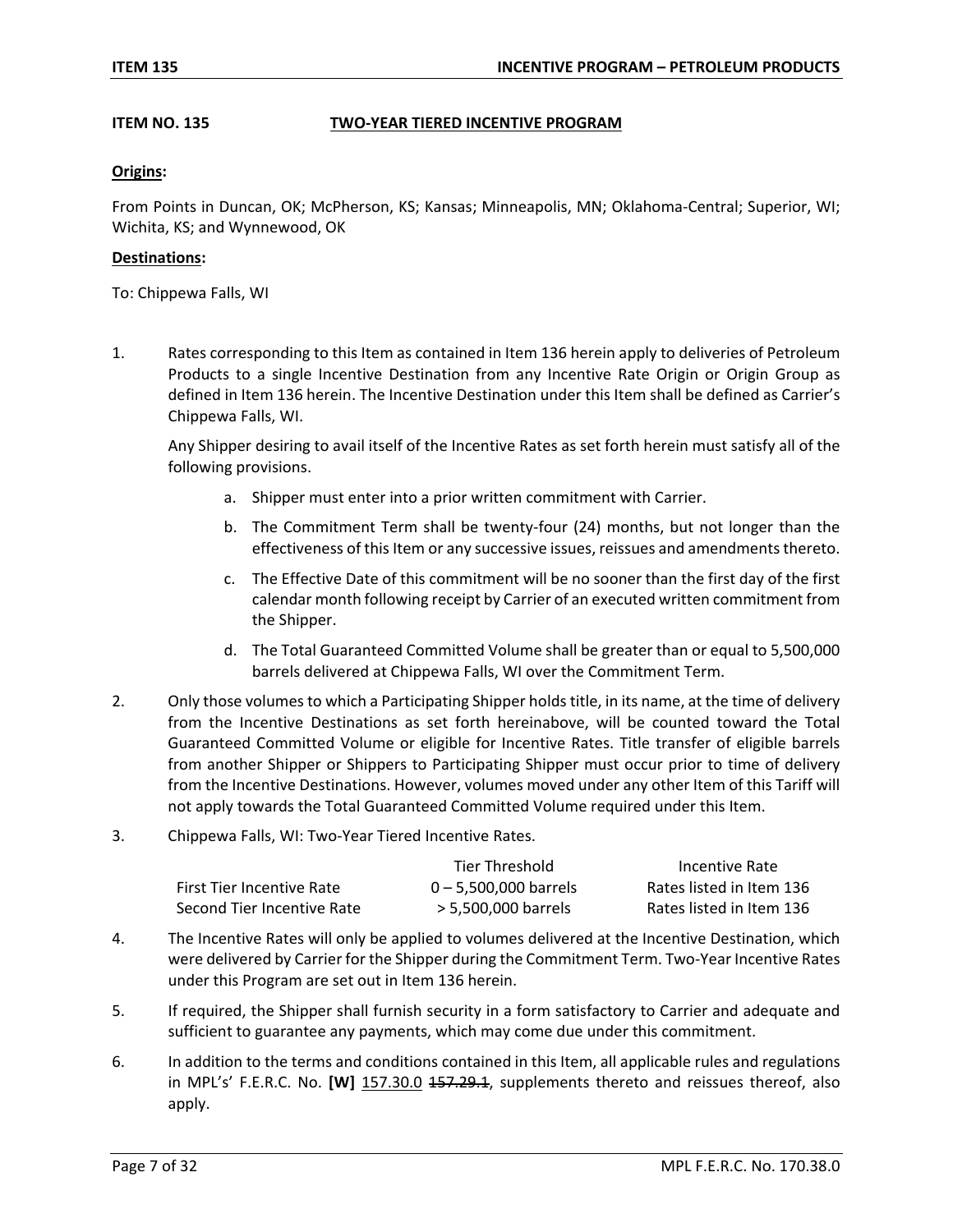- 7. Carrier will invoice the Shipper at the time of shipment and at rates set out in the following publications as applicable: Item 200, 201, 203, 204, 205, 206, 240 and 255 of MPL's' F.E.R.C. No. **[W]** 160.41.0 160.39.2, and any successive issues, reissues and amendments thereto of this tariff publication. After the end of each month, Carrier will calculate the difference between the rate invoiced and the Incentive Rate for volumes delivered during the previous month at the Incentive Destination for the Shipper from all eligible Incentive Rate Origins or Origin Groups, and will issue a payment to Shipper. Shipper will bear all other applicable charges in MPL's' F.E.R.C. No. **[W]**  157.30.0 157.29.1, and any successive issues, reissues and amendments thereto.
- 8. Participating Shipper may at any time elect an option to automatically renew the volume incentive commitment. If Shipper elects this option, Carrier will notify Shipper of the expiration date at least thirty (30) days in advance of that date. The commitment will automatically renew under the existing terms for an additional Commitment Term beginning with the termination date of the current Commitment Term, unless Shipper returns notification to Carrier specifying that Shipper wishes to terminate commitment, within thirty (30) days after the scheduled expiration date of the previous commitment.
- 9. At the end of the Commitment Term, if the Shipper did not meet the Total Guaranteed Committed Volume, Shipper will pay a Commitment Reversion equal to the lesser of: (1) the difference between the Total Guaranteed Committed Volume and the actual volume delivered during the Commitment Term multiplied by the Shipper's volume weighted average Incentive Rate, plus compounded interest charges applying the interest rate specified in Item 75 of MPL's F.E.R.C. No. **[W]** 157.30.0 157.29.1, supplements thereto and reissues thereof, averaged over the Commitment Term; or (2) the corresponding base rate in MPL's F.E.R.C. No. **[W]** 160.41.0 160.39.2, supplements thereto and reissues thereof, minus the Incentive Rate multiplied by the barrels actually delivered during the Commitment Term from each Incentive Rate Origin or Origin Group, plus compounded interest charges applying the interest rate specified in Item No. 75 of MPL's F.E.R.C. No. **[W]** 157.30.0 157.29.1, supplements thereto and reissues thereof, averaged over the Commitment Term.
- 10. If a Shipper fails to meet the Total Guaranteed Committed Volume and that failure is the direct result of the Carrier's inability to provide service, the Total Guaranteed Committed Volume shall be reduced prorata on a day-by-day basis for each day that the Carrier was unable to provide service. The Shipper must assert its claim of Carrier's failure to provide service in writing to Carrier within the first ten (10) days of the month following the event of Carrier's failure to provide service. The Shipper will bear the burden of proof in showing that Carrier's failure to provide service did, in fact, result in the Shipper's failure to meet its commitment obligations.
- 11. Carrier may increase the Incentive Rates set out in Item 136 at any time by the same percentage increase as the corresponding base rate is increased. If Carrier elects not to take an allowed increase in a given year, Carrier may take the cumulative allowed increases in any subsequent year. Escalation of the Incentive Rates is contingent upon the effectiveness of such rates as allowed by the Federal Energy Regulatory Commission. If for any reason, the Federal Energy Regulatory Commission orders an investigation or suspension of Carrier's tariff, Carrier shall have the right to terminate its obligations under this Item by providing sixty (60) days written notice to Shipper. Carrier may terminate this commitment upon ninety (90) days prior written notice if the Carrier sells any or all of its pipelines connecting or supplying the Incentive Destination and such sale would significantly impair Carrier's ability to perform its obligations under this Item.

In the event of termination at less than full term, the Total Guaranteed Committed Volume shall be reduced so that it is equal to the Total Guaranteed Committed Volume under the written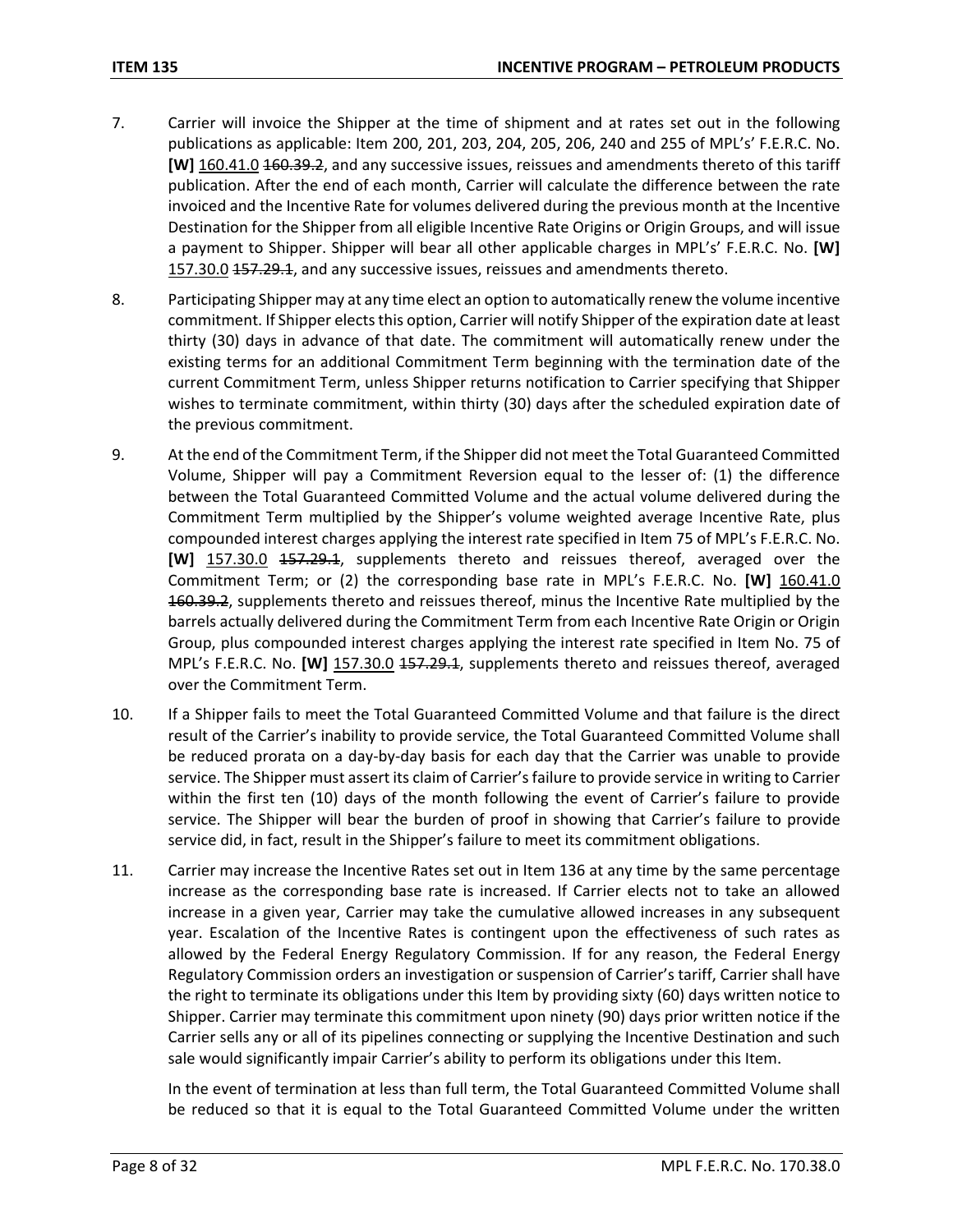commitment multiplied by a Proration Fraction, where the numerator is the number of days between the Effective Date and the termination date and the denominator is the number of days in the original Commitment Term. A Shipper meeting or exceeding the prorated Total Guaranteed Committed Volume shall have no further obligation. A Shipper failing to meet the prorated Total Guaranteed Committed Volume shall pay to Carrier a Commitment Reversion as defined in Paragraph 10 of this Item. For the purpose of determining the applicable Commitment Reversion when a commitment has been prorated, the volumes listed in Paragraph 10 of this Item will be multiplied by the Proration Fraction.

- 12. Carrier shall not be obligated during any one calendar month to accept for transportation more than one hundred twenty-five percent (125%) of the prorated monthly Total Guaranteed Committed Volume, based on volumes set out in Paragraph 3 above.
- 13. In the event Shipper experiences Force Majeure that delays delivery of product to Carrier at point of origin, Carrier may, at its sole discretion, upon written notification of circumstances from Shipper, extend the Commitment Term. Such extension period shall in no event, individually or cumulatively, exceed a total of thirty (30) days over the Commitment Term. Force Majeure shall mean acts of God, strikes, lockouts, or other industrial disturbances, acts of public enemy, wars, insurrections, riots, lightning, earthquakes, fires, floods, storms, washouts and any other causes, not within the control of Shipper.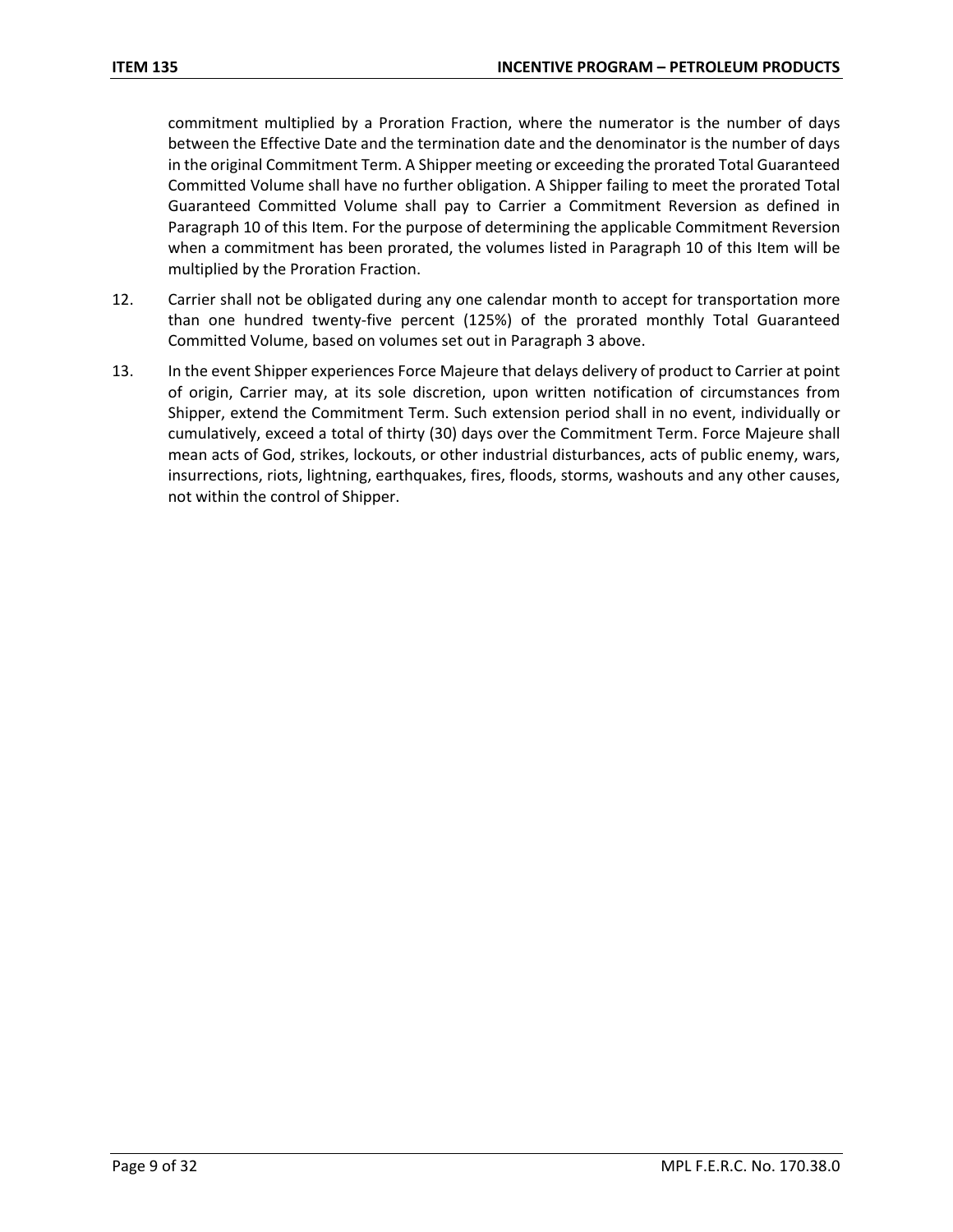# **Incentive Rates**

*(Rates in Cents Per Barrel)* **[I]** Increase. All rates on this page are increased.

Rates in Item 136 are governed by the Rules and Regulations provided in F.E.R.C. No. **[W]** 157.30.0 157.29.1, Supplements thereto and reissues thereof.

| <b>ITEM NO.</b> |                                                                                            | <b>FIRST TIER</b><br><b>INCENTIVE RATES</b><br>$(0 - 5,500,000$ bbls) | <b>SECOND TIER</b><br><b>INCENTIVE RATES</b><br>$(> 5,550,000$ bbls) |  |
|-----------------|--------------------------------------------------------------------------------------------|-----------------------------------------------------------------------|----------------------------------------------------------------------|--|
|                 | <b>FROM</b>                                                                                | TO:<br><b>‡ Chippewa Falls, WI</b>                                    |                                                                      |  |
|                 | Duncan, OK                                                                                 | 521.43                                                                | 492.50                                                               |  |
|                 | Kansas<br>(Coffeyville, El Dorado)                                                         | 438.73                                                                | 414.36                                                               |  |
|                 | OK Central<br>(Ponca City, Tulsa)                                                          | 438.73                                                                | 414.36                                                               |  |
| 136             | Minneapolis, MN<br>(Pine Bend, St. Paul<br>Park, Minneapolis<br>(Roseville),<br>Rosemount) | 122.10                                                                | 115.33                                                               |  |
|                 | Superior, WI                                                                               | 264.66                                                                | 249.94                                                               |  |
|                 | Wichita, KS                                                                                | 497.19                                                                | 469.58                                                               |  |
|                 | McPherson, KS                                                                              | 457.85                                                                | 432.40                                                               |  |
|                 | Wynnewood, OK                                                                              | 514.33                                                                | 485.73                                                               |  |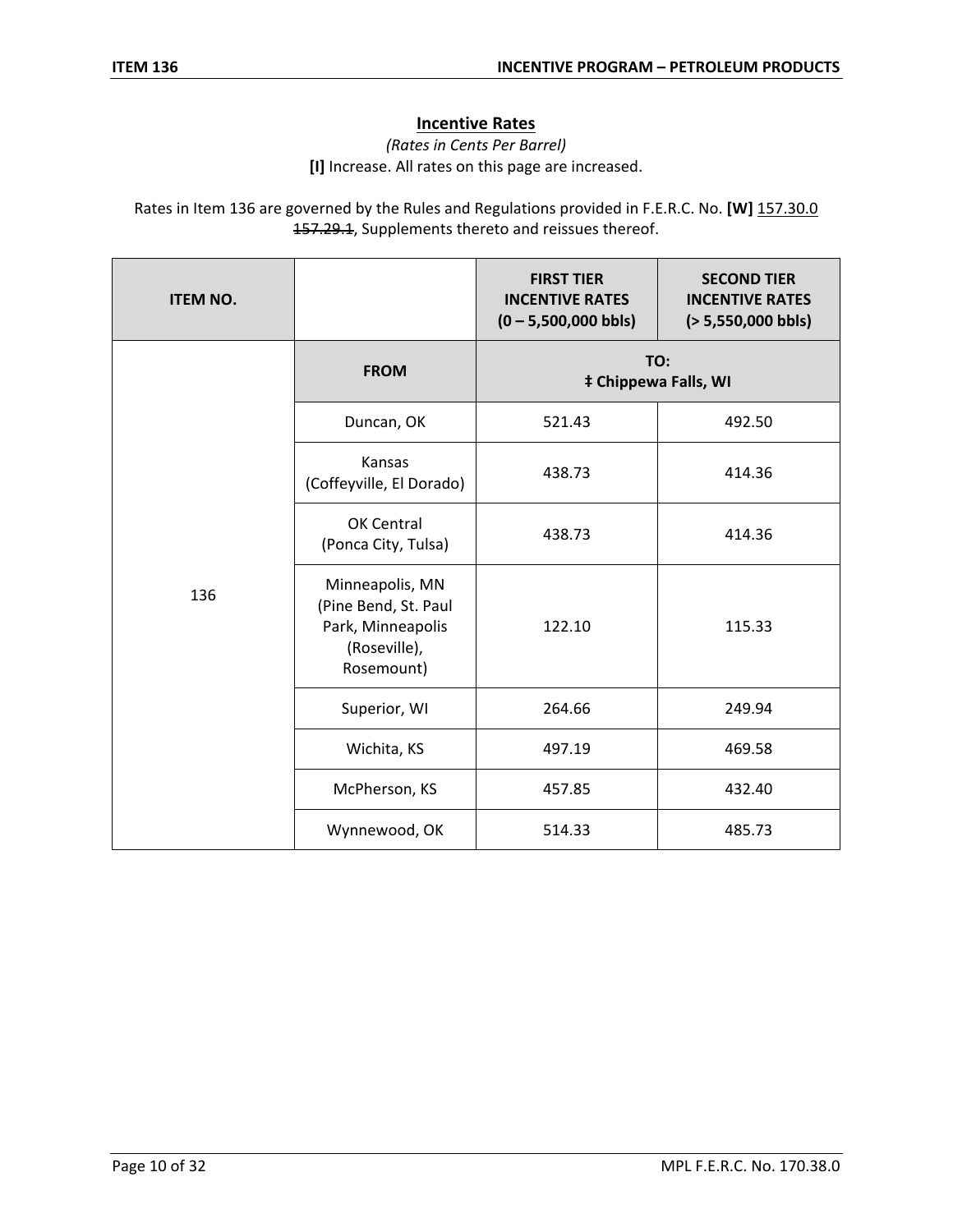## **ITEM NO. 165 TEN-YEAR INCENTIVE PROGRAM**

## **Origins:**

From Incentive Origins: Duncan, OK; Kansas; Oklahoma-Central; Wynnewood, OK; McPherson, KS and Minneapolis

## **Destinations:**

To Incentive Destinations: Des Moines, IA; Kansas City, KS (Fairfax and/or Olathe); Omaha (MPL), NE; Tulsa, OK and Wichita, KS

1. Rates corresponding to this Item (Item 166: Ten Year Incentive Rates herein) apply to Supplier deliveries of Petroleum Products at the Incentive Destinations from any Incentive Rate Origins or Origin Groups as defined in Item 166 herein. The Incentive Destinations under this Item shall be defined as any of the Carrier's destinations identified in Paragraph 3 of this Item.

Any Supplier, the authorized party via Carrier's ATLAS system who delivers Petroleum Products out of the system, desiring to avail themselves of the Incentive Rates as set forth herein must satisfy all of the following provisions to be a "Participating Supplier":

- a. A Participating Supplier must enter into a prior written commitment with Carrier,
- b. The Commitment Term shall be ten-years (120 months), but not longer than the effectiveness of this Item or any successive issues, reissues and amendments thereto,
- c. The Effective Date of this commitment will be no sooner than than the first day of the first calendar month following receipt by Carrier of the executed written commitment from Participating Supplier, and
- d. The Total Guaranteed Committed Volume shall be equal to the amounts specified in Paragraph 3 of this Item.
- 2. In addition to the terms and conditions contained in this Item, all applicable rules and regulations in MPL's F.E.R.C. No. **[W]** 157.30.0 157.29.1, supplements thereto and reissues thereof, also apply.
- 3. The Total Guaranteed Committed Volume under this Item shall be equal to 90,885,000 barrels over the ten year (120 month) Commitment Term. The Total Guaranteed Committed Volume shall be comprised of all the barrels delivered by Carrier for the Participating Supplier to the following Carrier destinations.

| Incentive Destinations | Des Moines, IA                          |
|------------------------|-----------------------------------------|
|                        | Kansas City, KS (Fairfax and/or Olathe) |
|                        | Omaha (MPL), NE                         |
|                        | Tulsa, OK                               |
|                        | ‡ Wichita, KS                           |

In addition to the Total Guaranteed Committed Volume requirement, Carrier must deliver for Participating Supplier a Minimum Two-Year (24 month) Destination Guaranteed Committed Volume equal to 18,177,000 barrels comprised of the following Incentive Destinations over a consecutive two-year (24 month) period.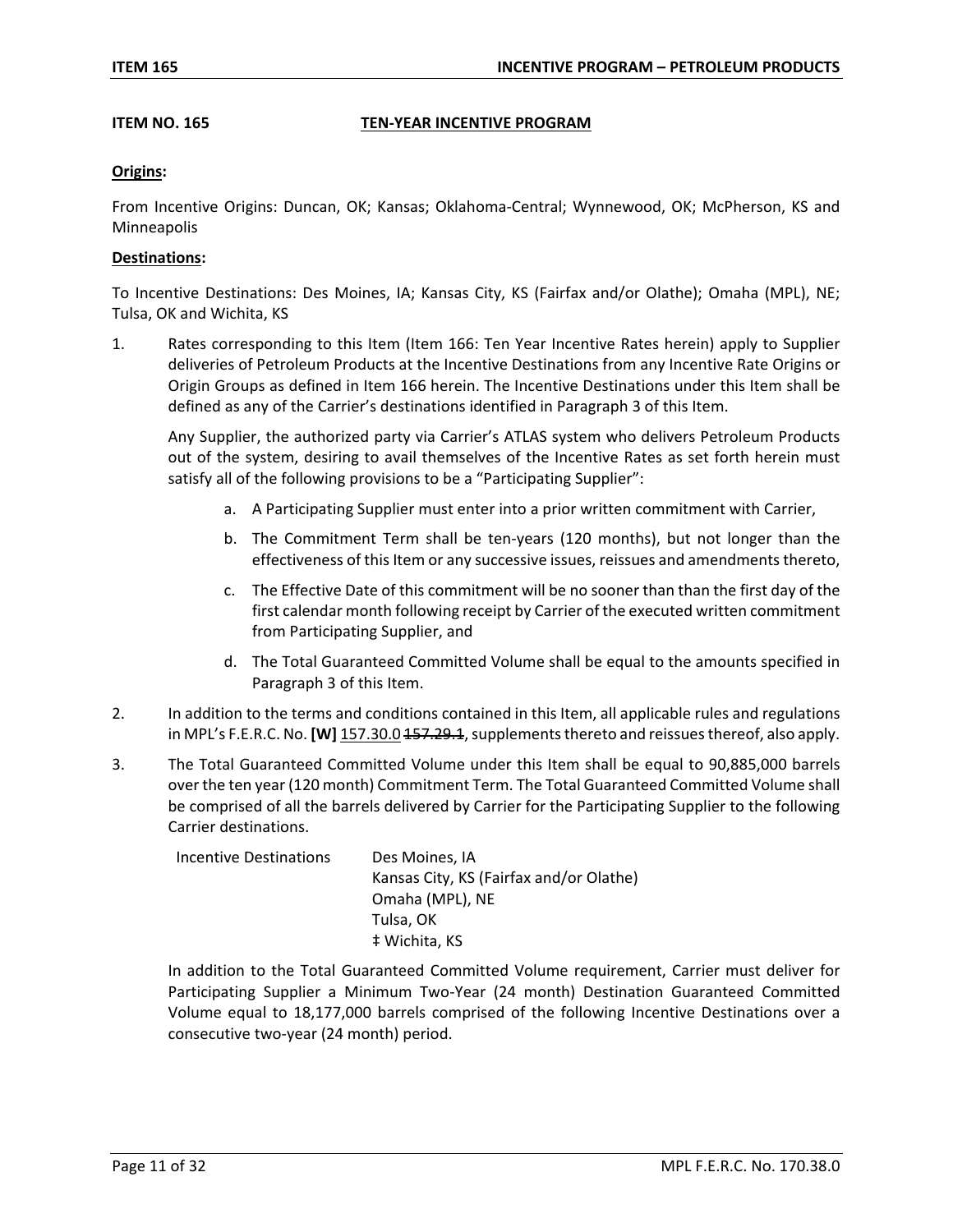|                                              | Minimum Two-Year (24 month)        |
|----------------------------------------------|------------------------------------|
| Incentive Destinations                       | <b>Destination Guaranteed</b>      |
|                                              | <b>Committed Volumes (barrels)</b> |
| Des Moines, IA                               | 1,204,500                          |
| Kansas City, KS (Fairfax and/or Olathe)      | 9,855,000                          |
| Omaha (MPL), NE                              | 547,500                            |
| Tulsa, OK                                    | 4,380,000                          |
| # Wichita, KS                                | 2,190,000                          |
| TOTAL Minimum Two-Year (24 month) Commitment | 18,177,000                         |

- 4. Qualifying volumes that will apply toward the Total Guaranteed Committed Volume and the Minimum Two-Year (24 month) Destination Guaranteed Committed Volume obligation during the Commitment Term shall include:
	- a. All volumes delivered from any origin at the Incentive Destinations defined in Paragraph 3 by Carrier for the Participating Supplier, and
	- b. All volumes delivered from any origin at the Incentive Destinations defined in Paragraph 3 by Carrier for a supplier other than Participating Supplier, for which the volume is delivered to a final destination owned by the Participating Supplier and who is identified as the consignee on the bill of lading. Carrier may require Participating Supplier to provide satisfactory documentation for verification of any volumes delivered pursuant to this provision.
- 5. Any volumes delivered by Carrier for Participating Shipper under this Item shall not be eligible for any other Item of this Tariff.
- 6. Volumes moved under the corresponding Volume Incentive Program in Item 265 of K.C.C. No. **[W]** 45 43, and Item 265 of O.C.C. No. **[W]** 14.21.0 44.20.0, supplements thereto and reissues thereof, may apply towards the Total Guaranteed Committed Volumes and the Minimum Two-Year (24 month) Destination Guaranteed Committed Volumes in this Item. Similarly, volumes moved under this Item may apply towards the Total Guaranteed Committed Volume and the Minimum Two-Year (24 month) Destination Guaranteed Committed Volume in the corresponding Volume Incentive Program in the intrastate tariff publications listed hereinabove, supplements thereto and reissues thereof.
- 7. The Incentive Rate will be applied only to volumes delivered by Carrier for Participating Supplier that Participating Supplier is the named supplier at the Incentive Destinations defined in Paragraph 3 from the eligible Incentive Rate Origins or Origin Groups as defined in Item 166 herein during the Commitment Term. No volumes that qualify under 4(b) above will receive the Incentive Rate.
- 8. Carrier may adjust the Incentive Rates set out in Item 166 at any time by the same percentage change as the corresponding base rate is adjusted. If Carrier elects not to take an allowed increase in a given year, Carrier may take the cumulative allowed increases in any subsequent year. Adjustment of the Incentive Rates is contingent upon the effectiveness of such rates as allowed by the Federal Energy Regulatory Commission. If for any reason, the Federal Energy Regulatory Commission orders an investigation or suspension of Carrier's tariff, Carrier shall have the right to terminate its obligations under this Item by providing sixty (60) days written notice to Participating Supplier. Carrier may terminate this commitment as to any Incentive Destination upon ninety (90) days prior written notice if the Carrier sells any or all of its pipelines connecting or supplying the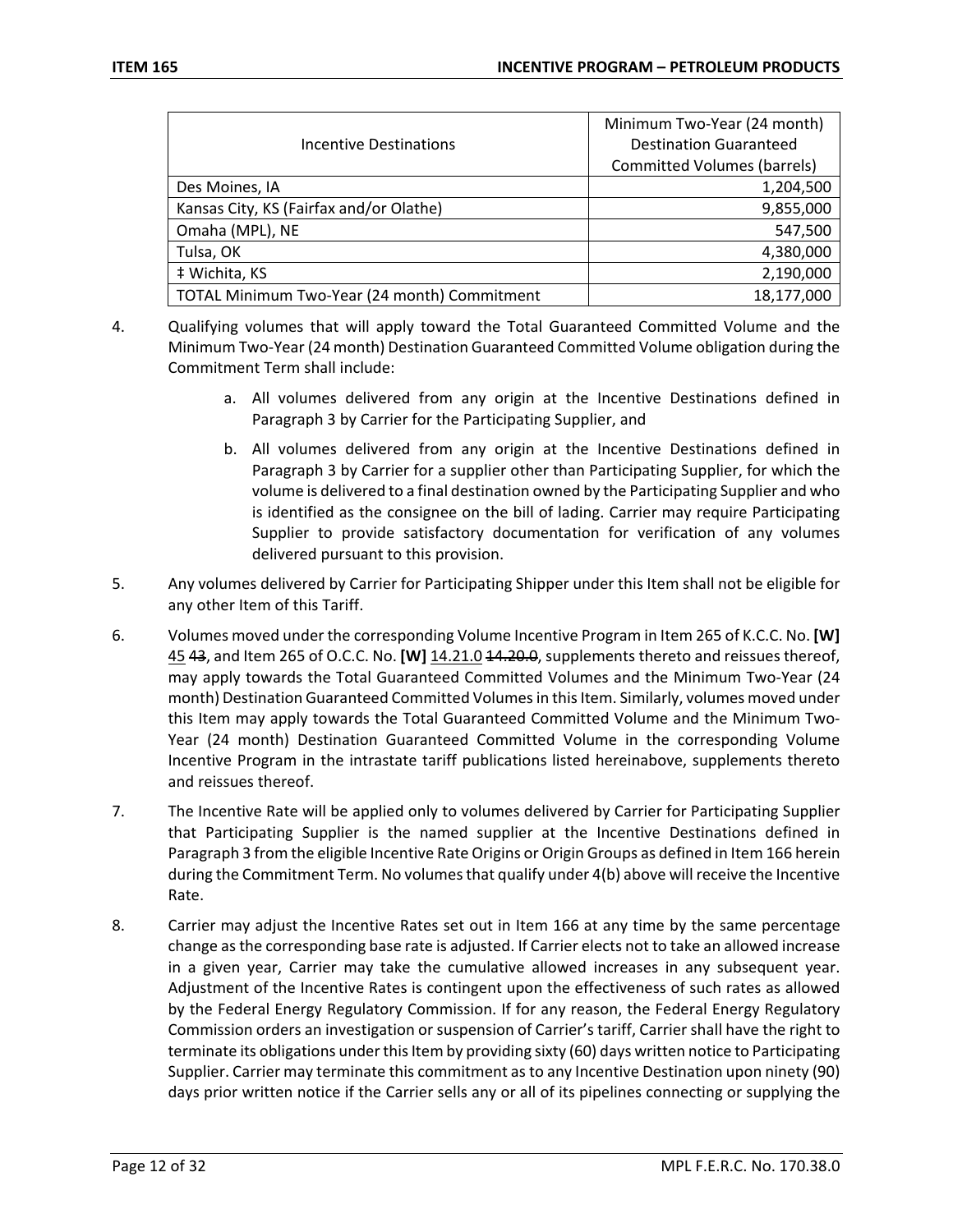Incentive Destination and such sale would significantly impair Carrier's ability to perform its obligations as to such Incentive Destination under this Item.

- 9. Carrier will invoice at the time of shipment and at rates set out in the following tariff publications as applicable: Items 200, 201, 203, 204, 205 and 255 of MPL's F.E.R.C. No. **[W]** 160.41.0 160.39.2, and any successive issues, reissues and amendments thereto of these tariff publications. After the end of each month, Carrier will calculate the difference between the rate invoiced and the applicable Incentive Rate defined in Item 166 for volumes delivered in the Participating Supplier's name during the previous month at the Incentive Destinations from all eligible Incentive Rate Origins or Origin Groups, and will issue a payment to Participating Supplier.
- 10. At the end of each two-year (24 month) period from the commitment Effective Date, if the Participating Supplier did not meet the Minimum Two-Year (24 month) Destination Guaranteed Committed Volume at one or more Destinations, the Participating Supplier will pay a Commitment Reversion equal to the difference between the total Minimum Two-Year (24 month) Destination Guaranteed Committed Volume for each Destination requirement and the actual qualifying volumes, as defined in Paragraph 4(a) and 4(b) above, delivered to that Destination during the two-year (24 month) period multiplied by the Incentive Rate defined in Item 166 from Kansas Origins to the respective Destination in effect at the end of the two-year (24 month) period. No volumes shall be carried forward to meet the Minimum Two-Year (24 month) Destination Guaranteed Committed Volume in subsequent years.
- 11. Carrier shall not be obligated during any one calendar month to deliver more than one hundred fifty percent (150%) of the prorated monthly Minimum Two-Year (24 month) Destination Guaranteed Committed Volume, based on volumes set out in Paragraph 3 above.
- 12. If a Participating Supplier fails to meet the Minimum Two-Year (24 month) Destination Guaranteed Committed Volume, and that failure is the direct result of the Carrier's inability to provide service, the Total Guaranteed Committed Volume and/or the Minimum Two-Year (24 month) Destination Guaranteed Committed Volume, shall be reduced prorata on a day for day basis for each day that the Carrier was unable to provide service. The Participating Supplier must assert its claim of Carrier's failure to provide service in writing to Carrier within the first ten (10) days of the month following the event of Carrier's failure to provide service. The Participating Supplier will bear the burden of proof in showing that Carrier's failure to provide service did, in fact, result in the Participating Supplier's failure to meet its commitment obligations.
- 13. In the event Participating Supplier withdraws all business activities as a result of the sale of assets to a non-affiliated third party within a market area defined herein, Participating Supplier shall provide to the other party Carrier, a 90 day prior written notification of such sale and/or event. The notification must detail the circumstances involved in the exiting of the defined market area. Upon Carrier's receipt of notification, Carrier shall reduce the Total Guaranteed Committed Volume and/or the Minimum Two-Year (24 month) Destination Guaranteed Committed Volume for the defined market area on a prorated basis. The Commitment Reversion defined in paragraph 10 herein, shall be administered on a prorated basis subject to the provisions of this paragraph.
- 14. In the event Participating Supplier experiences Force Majeure that delays delivery of product to Carrier at point of origin, Carrier may, at its sole discretion, upon written notification of circumstances from Participating Supplier, extend the Commitment Term. Such extension period shall in no event, individually or cumulatively, exceed a total of thirty (30) days over the Commitment Term. Force Majeure shall mean acts of God, strikes, lockouts, or other industrial disturbances, acts of public enemy, wars, terrorists, insurrections, riots, lightning, earthquakes,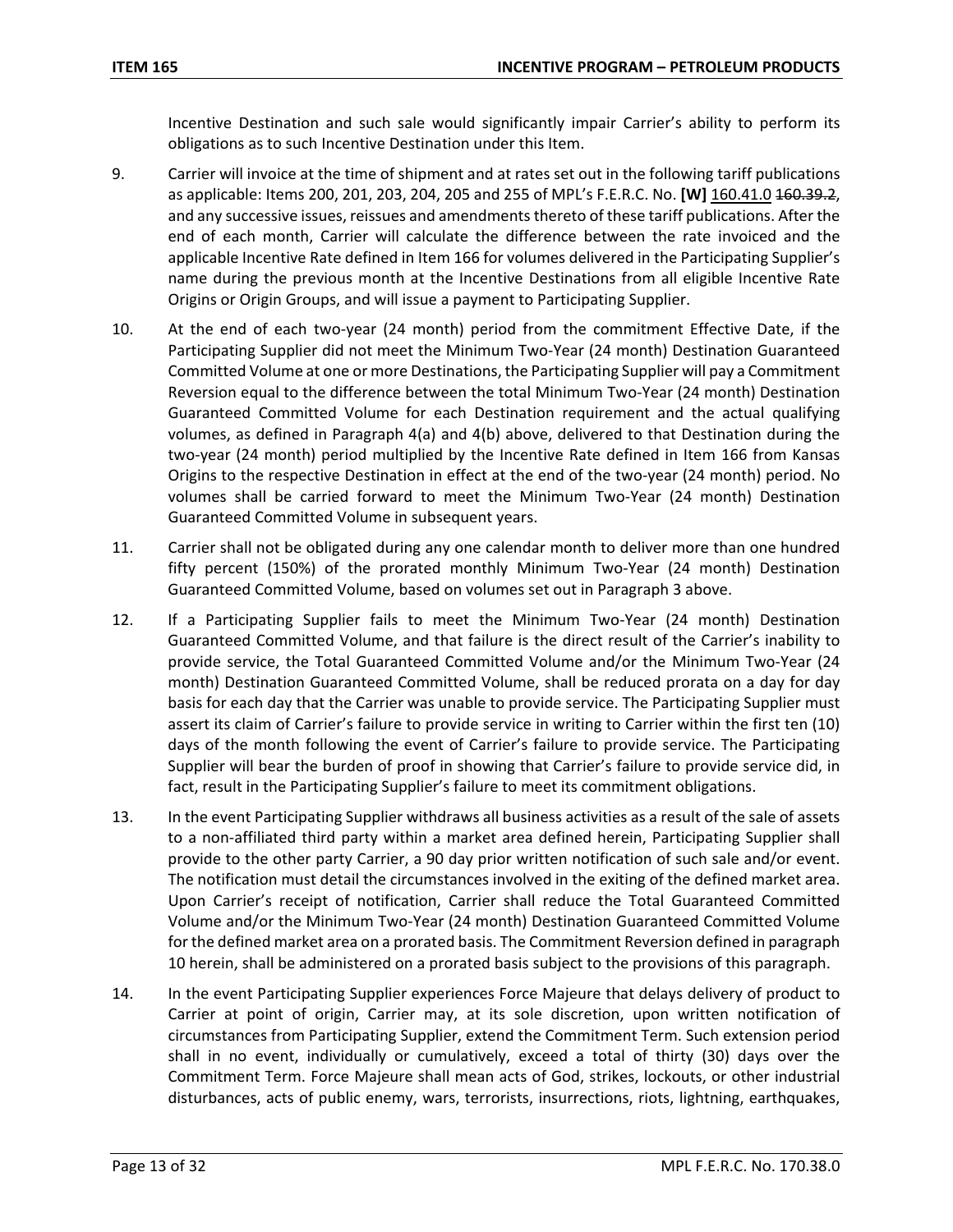fires, floods, storms, washouts and any other causes, not within the control of Participating Supplier.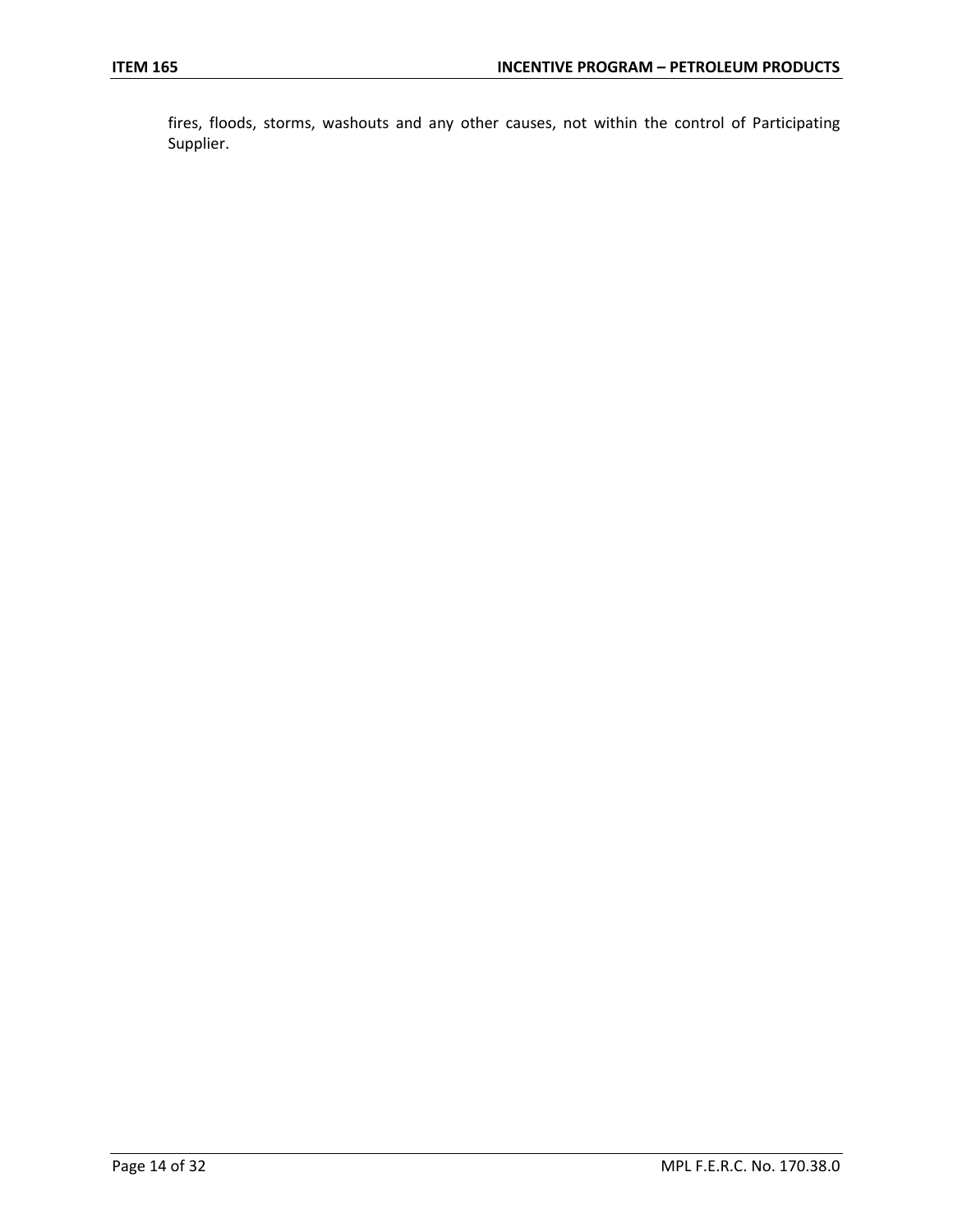# **Ten-Year Incentive Rates**

*(Rates in Cents per Barrel)* **[I]** Increase. All rates on this page are increased.

Rates in Table 166 are governed by the Rules and Regulations provided in F.E.R.C. No. **[W]** 157.30.0 157.29.1, Supplements thereto and reissues thereof.

|                    |                                                  | <b>FROM</b> |                                                  |                                                           |                  |                         |                                                                                                      |  |
|--------------------|--------------------------------------------------|-------------|--------------------------------------------------|-----------------------------------------------------------|------------------|-------------------------|------------------------------------------------------------------------------------------------------|--|
| <b>ITEM</b><br>NO. | <b>TO</b>                                        | Duncan, OK  | Kansas<br>Origins<br>(Coffeyville,<br>El Dorado) | Oklahoma-<br>Central<br>Origins<br>(Ponca City,<br>Tulsa) | Wynnewood,<br>OK | McPherson,<br><b>KS</b> | Minneapolis<br>Origins<br>(Pine Bend,<br>St. Paul Park,<br>Minneapolis<br>(Roseville),<br>Rosemount) |  |
| 166                | Des Moines,<br>IA                                | 305.41      | 242.52                                           | 242.52                                                    | 299.99           | 257.80                  | 242.52                                                                                               |  |
|                    | Kansas City, KS<br>(Fairfax<br>and/or<br>Olathe) | 225.69      | $129.85^{(b)}$                                   | 170.55                                                    | 220.92           | $140.60^{(b)}$          | 251.01                                                                                               |  |
|                    | Omaha (MPL),<br><b>NE</b>                        | 232.19      | 179.61                                           | 179.61                                                    | 227.68           | 191.13                  | 177.55                                                                                               |  |
|                    | Tulsa, OK                                        | 104.12      | 52.44                                            | 52.44 $(a)$                                               | 99.69 (a)        | 63.76                   | ---                                                                                                  |  |
|                    | # Wichita, KS                                    | 127.91      | $64.37^{(b)}$                                    | 76.22                                                     | 123.41           |                         |                                                                                                      |  |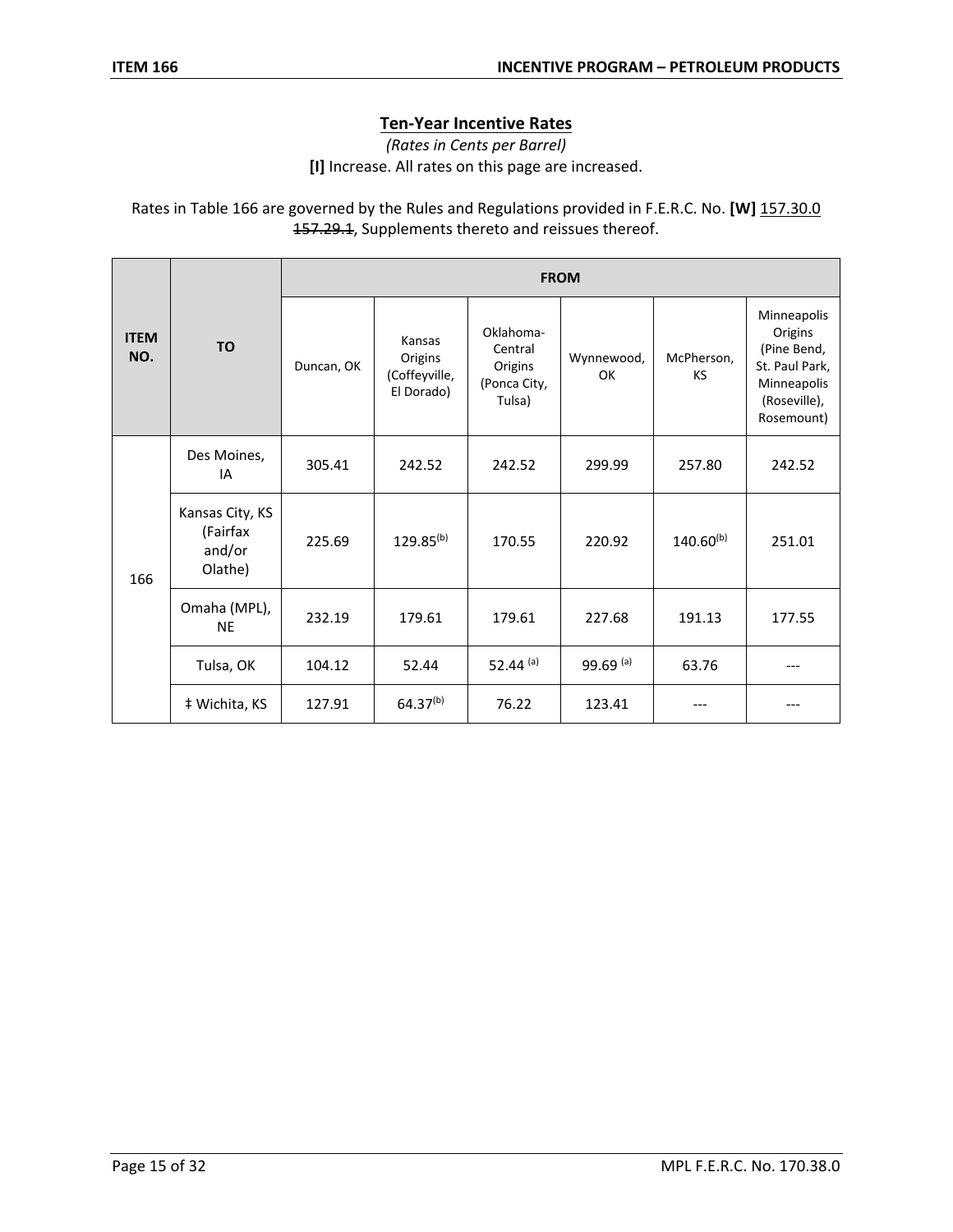## **ITEM NO. 180 TEN-YEAR TIER INCENTIVE PROGRAM**

## **Origins:**

From Points in; Duncan, OK; McPherson, KS; Kansas; Oklahoma-Central; Wichita, KS; and Wynnewood, OK **Origins** 

### **Destinations:**

To: Des Moines, IA, Kansas City (Santa Fe), KS and Lincoln (BN), NE

1. Rates corresponding to this Item (Item 181: First Tier Incentive Rates and Item 182: Second Tier Incentive Rates herein) apply to deliveries of Petroleum Products to the Incentive Destinations from any Incentive Rate Origin or Origin Group as defined in Items 181 and 182 herein. The Incentive Destinations under this Item shall be defined as any of Carrier's destinations identified in Paragraph 3 of this Item.

Shippers desiring to avail themselves of the Incentive Rates, as set forth herein must satisfy all of the following provisions.

- Shippers must enter into a prior written commitment with Carrier.
- The Commitment Term shall be one-hundred twenty (120) months, but not longer than the effectiveness of this Item or any successive issues, reissues and amendments thereto.
- The Effective Date of this commitment will be on the first day of the first calendar month following receipt by Carrier of the executed written commitment.
- The Total Guaranteed Committed Volume shall be greater than or equal to the amounts specified in Paragraph 3 of this Item.
- 2. In addition to the terms and conditions contained in this Item, all applicable rules and regulations in MPL's F.E.R.C. No. **[W]** 157.30.0 157.29.1, supplements thereto and reissues thereof, also apply.
- 3. The Total Guaranteed Committed Volume under this Item shall be greater than or equal to 45,500,000 barrels over the one-hundred twenty (120) month Commitment Term. The Total Guaranteed Committed Volume shall be comprised of all the barrels delivered by Carrier for Shipper to the following destinations:

| Destination                  | Total Destination Guaranteed Committed Volume (barrels) |
|------------------------------|---------------------------------------------------------|
| Des Moines, IA               | 7.000.000                                               |
| ‡ Kansas City (Santa Fe), KS | 14.000.000                                              |
| ‡ Lincoln (BN), NE           | 20,000,000                                              |

- 4. The Incentive Rate will only be applied to volumes delivered at the Incentive Destinations which were delivered by Carrier for the Shipper during the Commitment Term from any Incentive Rate Origin or Origin Group set out in Items 181 and 182 herein.
- 5. All volumes to which a Participating Shipper holds title, in its name, at the time of delivery at the Incentive Destination defined in Paragraph 3 hereinabove, will apply toward the Tier Rate Threshold, Total Guaranteed Committed Volume and Total Destination Guaranteed Committed Volume obligation during the Commitment Term. Title transfer of eligible barrels from another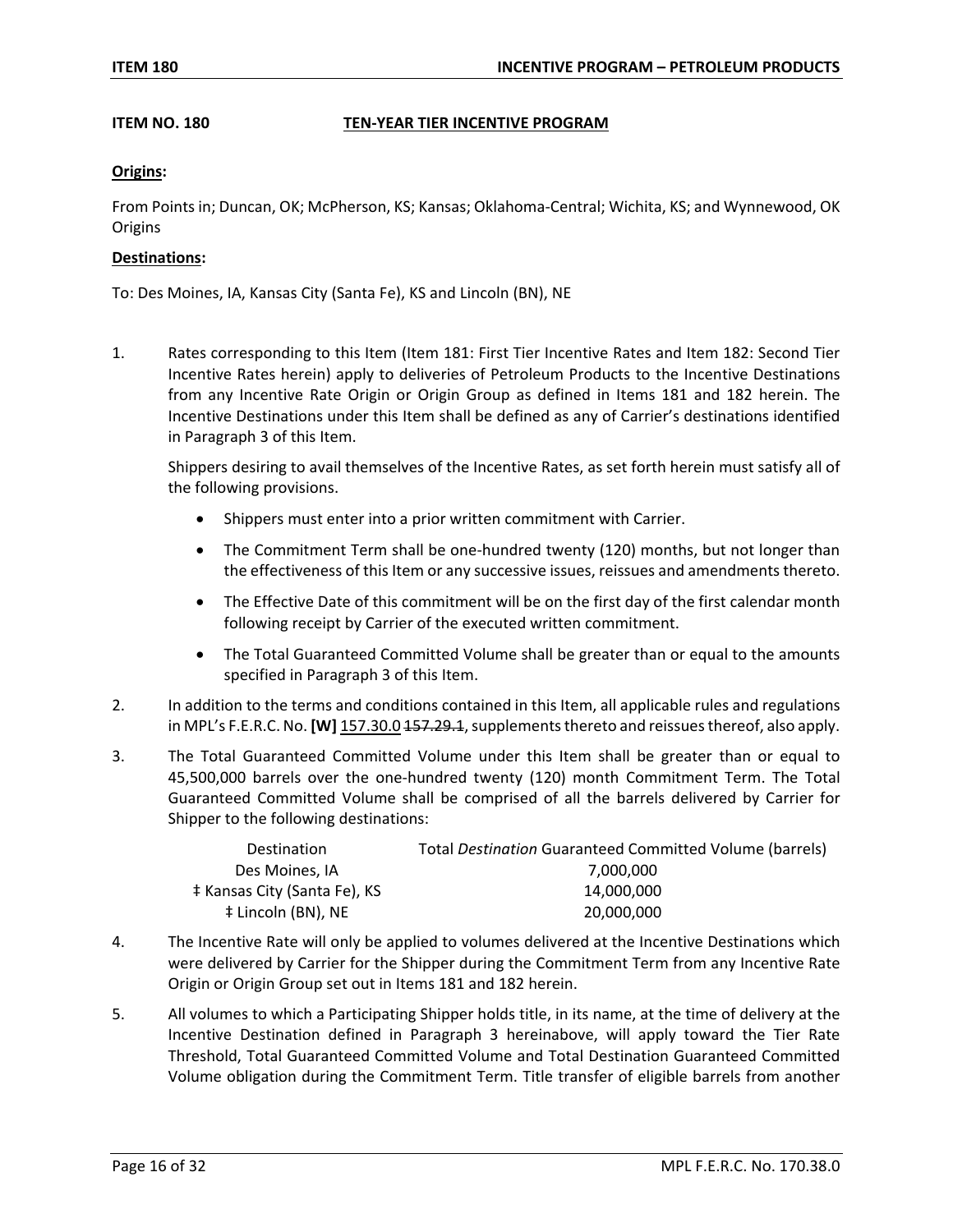Shipper or Shippers to Participating Shipper must occur prior to time of delivery at the Incentive Destination.

- 6. Volumes moved under any other Item of this Tariff will not apply towards the Tier Rate Threshold, Total Guaranteed Committed Volume and the Total Destination Guaranteed Committed Volume required under this Item. However, volumes moved under the corresponding Volume Incentive Program in Item 290 of K.C.C. No. **[W]** 45 43, Supplements thereto and reissues thereof, may apply towards the Tier Rate Threshold, Total Guaranteed Committed Volume and the Total Destination Guaranteed Committed in this Item. Similarly, volumes moved under this Item may apply towards the Tier Rate Threshold, Total Guaranteed Committed Volume and the Total Destination Guaranteed Committed Volume in the corresponding Volume Incentive Program in the intrastate tariff publication listed hereinabove.
- 7. Any volumes delivered by Carrier for Shipper under this Item shall not be eligible for any other Item of this Tariff.
- 8. Carrier will invoice the Shipper at the time of shipment and at rates set out in Item 200, 201, 203, 204, 240 and 255 of MPL's F.E.R.C. No. **[W]** 160.41.0 160.39.2, and any successive issues, reissues and amendments thereto of these tariff publications. After the end of each month, Carrier will calculate the difference between the rate invoiced and the Incentive Rate for volumes delivered during the previous month at the Incentive Destination for the Shipper from all eligible Incentive Rate Origins or Origin Groups, and will issue a payment to Shipper. Shipper will bear all other applicable charges in MPL's' F.E.R.C. No. [W] 157.30.0 157.29.1, and any successive issues, reissues and amendments thereto.
- 9. Carrier may increase the rates set out in Item 181 and Item 182 if the corresponding base rate in Items 200, 201, 203, 204, 240 and 255 of MPL's F.E.R.C. No. **[W]** 160.41.0 160.39.2, and any successive issues, reissues and amendments thereto, is increased. The increase will be limited to the same percentage as the corresponding base rate increase. However, if Carrier elects not to take an allowed increase in a given year, then it may take the cumulative increase from the previous increase set forth in this Paragraph in subsequent Contract Years.
- 10. If required, the Shipper shall furnish security in a form satisfactory to Carrier and adequate and sufficient to guarantee any payments, which may come due under this commitment.
- 11. At the end of the Commitment Term, if the Shipper did not meet the Total Destination Guaranteed Committed Volume at one or more Destinations, the Shipper will pay a Destination Commitment Reversion equal to the difference between the Total Destination Guaranteed Committed Volume for each Destination requirement and the actual volume delivered to that Destination during the Commitment Term multiplied by the weighted average First Tier Incentive Rate in effect on the last day of the term to the respective Destination.

In addition, if the Shipper did not meet the Total Guaranteed Committed Volume during the Commitment Term, the Shipper will pay a Commitment Reversion equal to the difference between the Total Guaranteed Committed Volume and the actual volume delivered during the Commitment Term less any volume for which a Destination Commitment Reversion has already been paid for the respective Destinations during the Commitment Term, multiplied by the volume weighted average First Tier Incentive Rate in effect on the last day of the term.

12. If a Shipper fails to meet the Total Guaranteed Committed Volume and/or the Destination Guaranteed Commitment Volume, and that failure is the direct result of the Carrier's inability to provide service, the Total Guaranteed Committed Volume and/or the Total Destination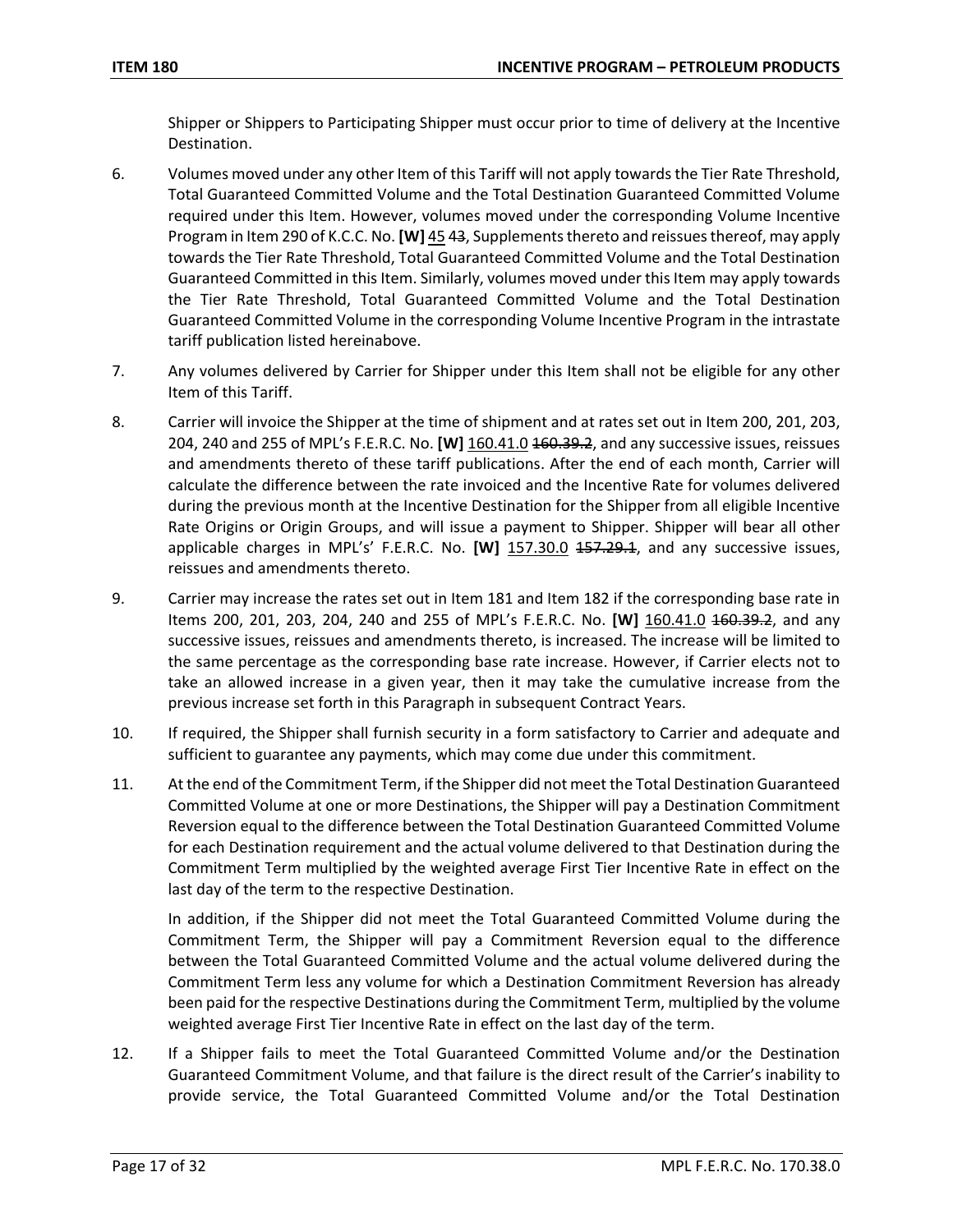Guaranteed Committed Volume shall be reduced prorata on a day for day basis for each day that the Carrier was unable to provide service. The Supplier must assert its claim of Carrier's failure to provide service in writing to Carrier within the first ten (10) days of the month following the event of Carrier's failure to provide service. The Supplier will bear the burden of proof in showing that Carrier's failure to provide service did, in fact, result in the Supplier's failure to meet its commitment obligations.

- 13. Carrier shall not be obligated during any one calendar month to deliver more than one hundred twenty-five percent (125%) of the prorated monthly Total Destination Guaranteed Committed Volume, or the prorated monthly Total Guaranteed Committed Volume less the prorated monthly Total Destination Guaranteed Committed Volumes, based on volumes set out in Paragraph 3 above.
- 14. In the event Shipper experiences Force Majeure that delays delivery of product to Carrier at point of origin, Carrier may, at its sole discretion, upon written notification of circumstances from Shipper, extend the Commitment Term. Such extension period shall in no event, individually or cumulatively, exceed a total of thirty (30) days over the Commitment Term. Force Majeure shall mean acts of God, strikes, lockouts, or other industrial disturbances, acts of public enemy, wars, insurrections, riots, lighting, earthquakes, fires, floods, storms, washouts and any other causes, not within the control of Shipper.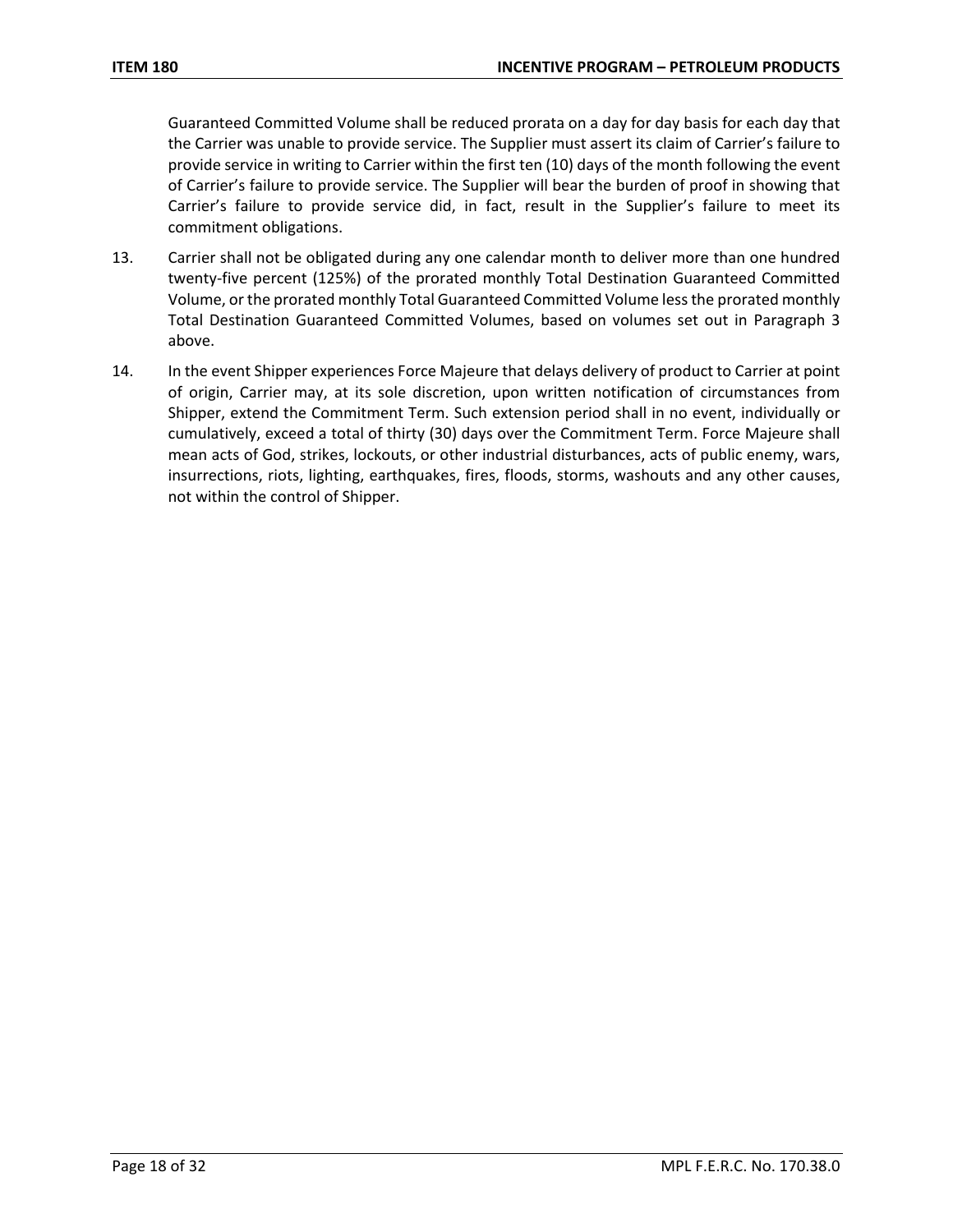# **Incentive Rates**

*(Rates in cents per Barrel)* **[I]** Increase. All rates in Items 181 & 182 are increased.

Rates in Item 181 and 182 are governed by the Rules and Regulations provided in F.E.R.C. No. **[W]** 157.30.0 157.29.1, Supplements thereto and reissues thereof.

# **FIRST TIER INCENTIVE RATES**

 $(0 - 45,500,000$  bbls)

|                 |                                         | ΤO             |                                 |                    |  |
|-----------------|-----------------------------------------|----------------|---------------------------------|--------------------|--|
| <b>ITEM NO.</b> | <b>FROM</b>                             | Des Moines, IA | # Kansas City<br>(Santa Fe), KS | ‡ Lincoln (BN), NE |  |
|                 | Duncan, OK                              | 291.14         | 249.65                          | 265.74             |  |
|                 | Kansas<br>(Coffeyville, El<br>Dorado)   | 230.71         | 143.47 $(b)$                    | 210.34             |  |
| 181             | McPherson, KS                           | 247.72         | 159.87 <sup>(b)</sup>           | 228.29             |  |
|                 | Oklahoma-Central<br>(Ponca City, Tulsa) | 230.71         | 183.38                          | 210.34             |  |
|                 | Wichita, KS                             | 282.51         | 210.77                          | 257.83             |  |
|                 | Wynnewood, OK                           | 285.94         | 243.01                          | 260.98             |  |

# **SECOND TIER INCENTIVE RATES**

(> 45,500,000 bbls)

|                 |                                         | <b>TO</b>      |                                 |                    |  |
|-----------------|-----------------------------------------|----------------|---------------------------------|--------------------|--|
| <b>ITEM NO.</b> | <b>FROM</b>                             | Des Moines, IA | # Kansas City<br>(Santa Fe), KS | # Lincoln (BN), NE |  |
|                 | Duncan, OK                              | 276.03         | 233.42                          | 245.25             |  |
|                 | Kansas<br>(Coffeyville, El<br>Dorado)   | 218.49         | $134.73^{(b)}$                  | 193.94             |  |
| 182             | McPherson, KS                           | 235.59         | $151.06$ <sup>(b)</sup>         | 211.98             |  |
|                 | Oklahoma-Central<br>(Ponca City, Tulsa) | 218.49         | 172.10                          | 193.94             |  |
|                 | Wichita, KS                             | 267.82         | 197.91                          | 237.91             |  |
|                 | Wynnewood, OK                           | 271.06         | 228.13                          | 240.83             |  |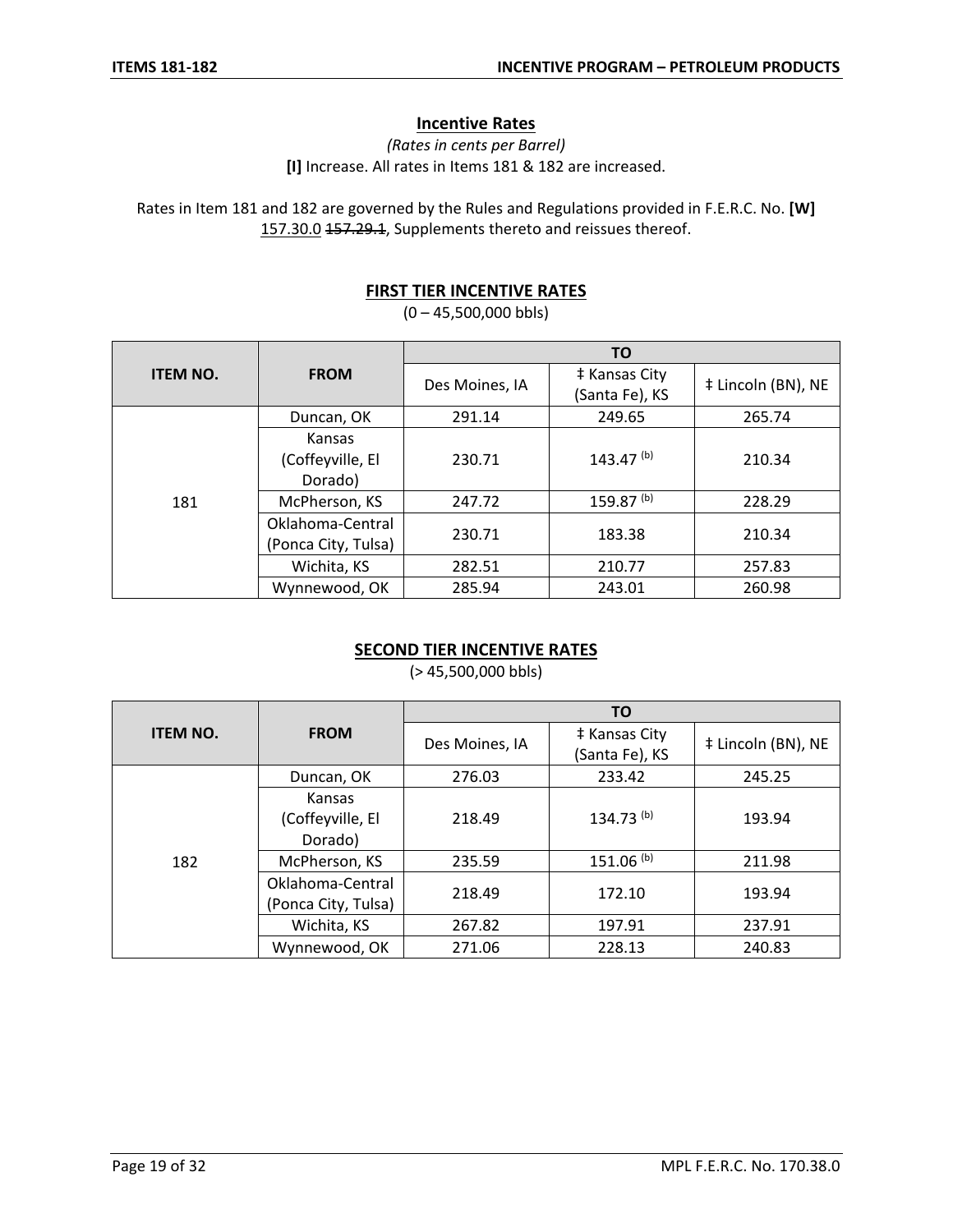## **ITEM NO. 210 TWO-YEAR ANNUAL VOLUME INCENTIVE PROGRAM**

### **Origins:**

From: Ponca City, OK; Tulsa, OK; Coffeyville, KS; El Dorado, KS; Duncan, OK; Wynnewood, OK; McPherson, KS; Houston, TX (East Houston, TX; Galena Park, TX; Pasadena-MVP, TX); Pasadena, TX (Phillips 66 Carrier, LLC Pasadena, TX; Kinder Morgan Pasadena, TX); TX; Texas City, TX (Galveston County)

## **Destinations:**

To: North Little Rock (MPL), AR; North Little Rock (Others), AR

## **1. Origins and Destinations**

Rates set forth in this Item apply to deliveries of Petroleum Products from the origins identified below to North Little Rock (MPL), AR and North Little Rock (Others), AR.

## **2. Throughput Commitment**

Any customer desiring to participate in the Two-Year Annual Volume Incentive Program must enter into a prior written Volume Incentive Agreement with Carrier on or before February 1, 2022.

# **3. Tariff Rules and Regulations.**

In addition to the terms and conditions contained in this item, all applicable charges, rules and regulations in MPL's F.E.R.C. No. **[W]** 157.30.0 <del>157.29.1</del>, supplements thereto and reissues thereof, shall apply. For Petroleum Product accepted for transportation from Galena Park, TX East Houston, TX, Pasadena, TX (Phillips 66 Carrier, LLC Pasadena, TX; Kinder Morgan Pasadena, TX), Pasadena, TX-MVP, and Texas City, TX, the following exceptions will apply to MPL's F.E.R.C. No. **[W]** 157.30.0 157.29.1:

- Exception to Item 30 Volume Corrections and Tender Deductions, Section B: A tender deduction of one-tenth of one percent (0.1%) by volume will be made on the quantity of Petroleum Product accepted for transportation.
- Exception to Item 28 Transmix Handling: Transmix occurring in the Carrier's system for movements under this item that cannot be combined with compatible products shall be retained in Carrier's custody for disposal by the Carrier on behalf of the Shippers to ensure efficient operations of the pipeline. The total Transmix accumulated in Carrier's system will be allocated to all Shippers in proportion to each Shipper's barrels received into the system from all Shippers in a calendar month. Carrier shall dispose of the Transmix for Shippers and provide to each Shipper the net proceeds from such disposition.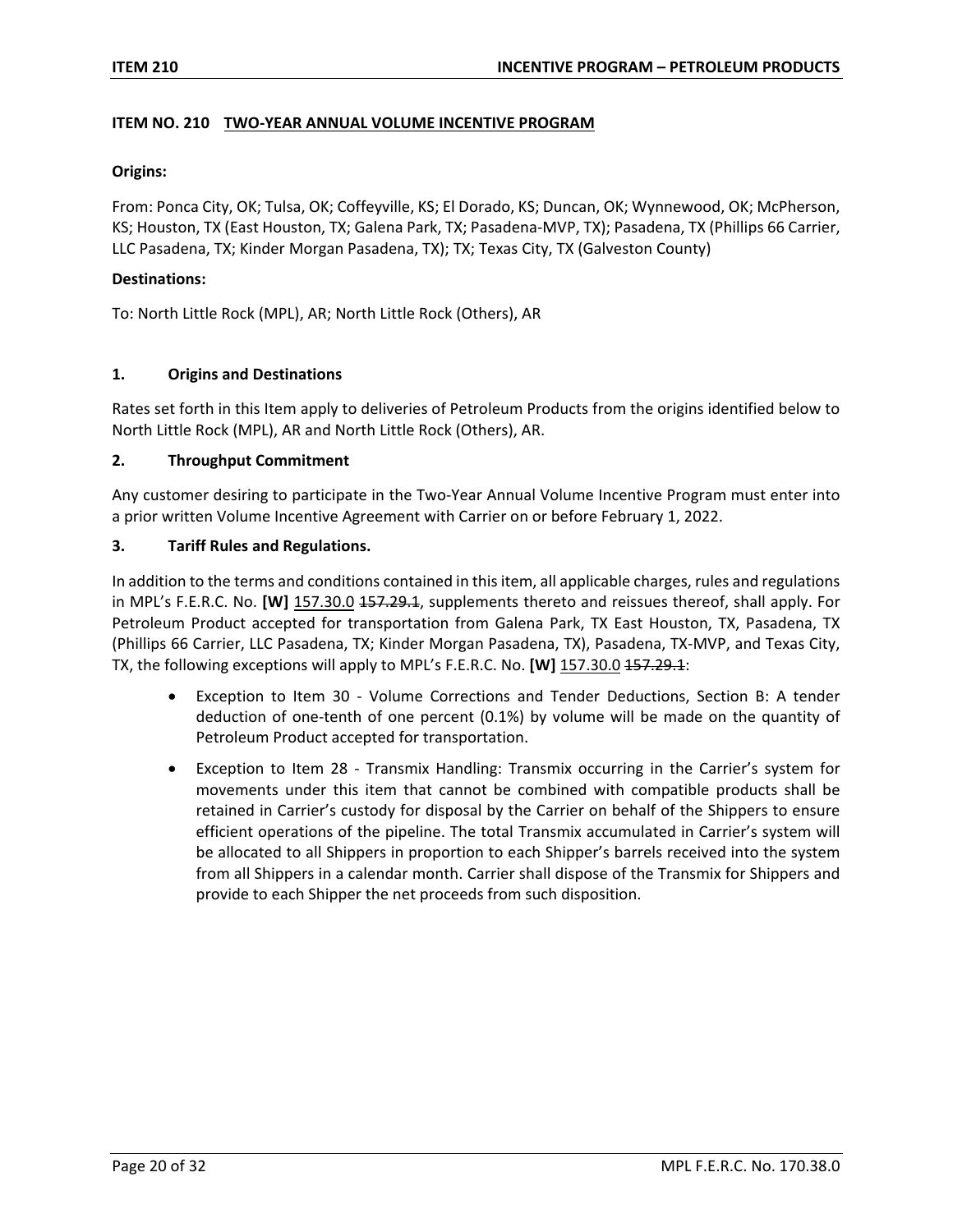# **4. Incentive Rates**

|                                  | <b>Volume Incentive Rates</b><br>Committed Volumes ≥ 547,500 Barrels/year |                                |  |  |
|----------------------------------|---------------------------------------------------------------------------|--------------------------------|--|--|
| <b>Origins</b>                   | Rates in cents per Barrel                                                 |                                |  |  |
|                                  | To:                                                                       | To:                            |  |  |
|                                  | North Little Rock (MPL), AR                                               | North Little Rock (Others), AR |  |  |
| Oklahoma Central                 |                                                                           |                                |  |  |
| (Ponca City, OK; Tulsa, OK)      |                                                                           |                                |  |  |
| or                               |                                                                           |                                |  |  |
| Kansas                           |                                                                           |                                |  |  |
| (Coffeyville, KS, El Dorado, KS) |                                                                           |                                |  |  |
| or                               | 273.76                                                                    | 283.72                         |  |  |
| McPherson, KS                    |                                                                           |                                |  |  |
| or                               |                                                                           |                                |  |  |
| Houston, TX                      |                                                                           |                                |  |  |
| (East Houston, TX; Galena Park,  |                                                                           |                                |  |  |
| TX; Pasadena-MVP, TX)            |                                                                           |                                |  |  |
| Duncan, OK                       |                                                                           |                                |  |  |
| or                               | 263.80                                                                    | 273.75                         |  |  |
| Wynnewood, OK                    |                                                                           |                                |  |  |
| Pasadena, TX                     |                                                                           |                                |  |  |
| (Phillips 66 Carrier LLC,        |                                                                           |                                |  |  |
| Pasadena, TX                     | 297.13                                                                    | 307.09                         |  |  |
| or                               |                                                                           |                                |  |  |
| Kinder Morgan Pasadena, TX       |                                                                           |                                |  |  |
| Texas City, TX                   | 299.20                                                                    | 309.16                         |  |  |
| (Galveston County)               |                                                                           |                                |  |  |

**[I]** Increase. All rates on this page are increased.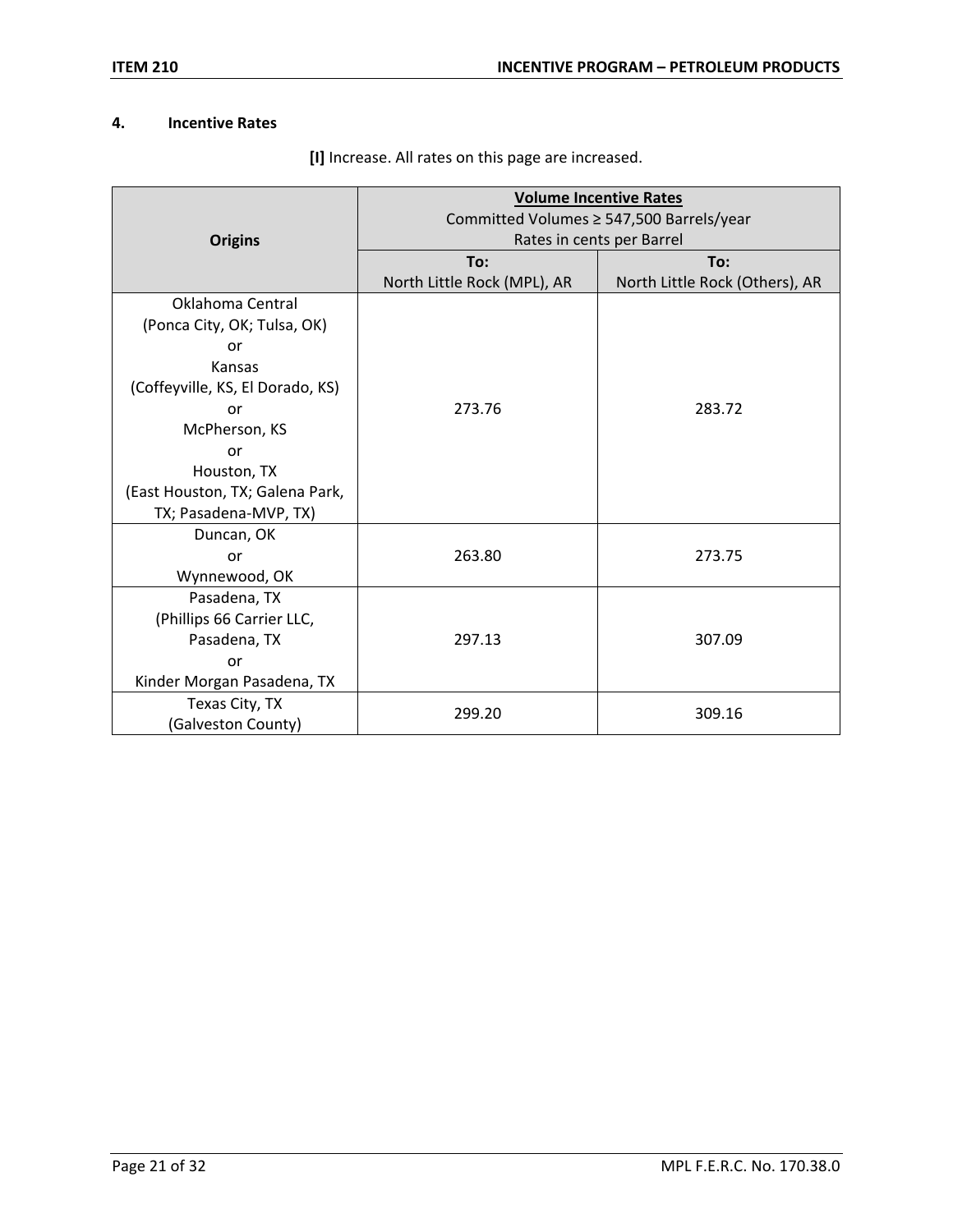### **ITEM NO. 240 TWO-YEAR INCENTIVE PROGRAM**

## **Origins:**

From: Wynnewood, OK

### **Destinations:**

To: Kansas City, KS (Fairfax and/or Olathe); Oklahoma City (MPL), OK; Springfield, MO, Tulsa, OK, and North Little Rock, AR (MPL and Others)

1. Rates corresponding to this Item, as contained in Item 241, apply to Supplier deliveries of Petroleum Products at the Incentive Destinations from the Incentive Origin of Wynnewood, OK. The Incentive Destinations under this Item shall be defined as any of the Carrier's destinations identified in Paragraph 3 of this Item.

Any Supplier, the authorized party via Carrier's ATLAS system who delivers Petroleum Products out of the system, desiring to avail themselves of the Incentive Rates as set forth herein must satisfy all of the following provisions:

- a. Suppliers must enter into a prior written commitment with Carrier on or before November 1, 2021.
- b. The Commitment Term shall be twenty-four (24) months), but not longer than the effectiveness of this Item or any successive issues, reissues, and amendments thereto.
- c. The Effective Date of this commitment will be no sooner than the first day of the first calendar month following receipt by Carrier of an executed written commitment from the Supplier.
- d. The Total Guaranteed Committed Volume shall be equal to the amounts specified in Paragraph 3 of this Item.
- 2. In addition to the terms and conditions contained in this Item, all applicable rules and regulations in MPL's F.E.R.C. No. **[W]** 157.30.0 157.29.1, supplements thereto and reissues thereof, also apply.
- 3. The Total Guaranteed Committed Volume under this Item shall be equal to 15,700,000 barrels over the twenty-four (24) month Commitment Term. The Total Guaranteed Committed Volume shall be comprised of all the barrels delivered by Carrier for the Supplier to the Carrier destinations of Kansas City, KS (Fairfax and/or Olathe), Oklahoma City (MPL), OK, Springfield, MO, Tulsa, OK, and North Little Rock, AR (MPL and Others).

Of the Total Guaranteed Committed Volume requirement, Carrier must deliver for Supplier, the following Total Destination Guaranteed Committed Volumes: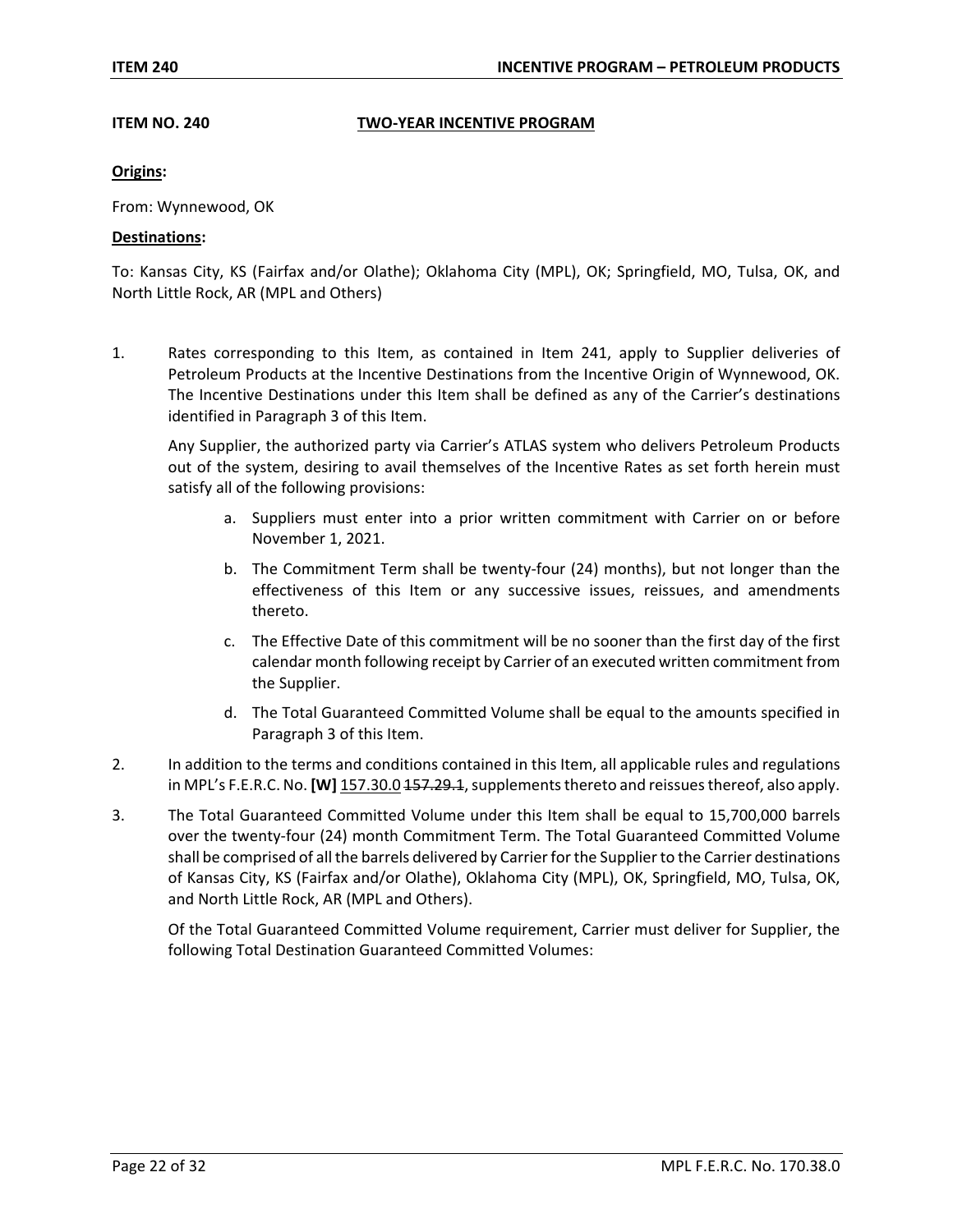| Destination                                                         | <b>Total Destination Guaranteed Committed Volume</b><br>(Barrels) |
|---------------------------------------------------------------------|-------------------------------------------------------------------|
| Kansas City, KS (Fairfax and Olathe)                                | 1,700,000                                                         |
| Oklahoma City (MPL), OK                                             | 8,000,000                                                         |
| Springfield, MO                                                     | 2,000,000                                                         |
| Tulsa, OK                                                           | 2,000,000                                                         |
| North Little Rock (MPL), AR<br>or<br>North Little Rock (Others), AR | 2,000,000                                                         |

- 4. Volumes moved under the corresponding Volume Incentive Program in Item 240 of O.C.C. No. **[W]** 14.21.0 14.20.0, supplements thereto and reissues thereof, may apply towards the Total Guaranteed Committed Volumes and the Total Destination Guaranteed Committed Volumes in this Item. Similarly, volumes moved under this Item may apply towards the Total Guaranteed Committed Volume and the Total Destination Guaranteed Committed Volume in the corresponding Volume Incentive Program in the intrastate tariff publication listed hereinabove, supplements thereto and reissues thereof.
- 5. All volumes delivered from any Origin at the Incentive Destinations defined in Paragraph 3 by the Carrier for the Supplier will apply toward the Total Guaranteed Committed Volume and Total Destination Guaranteed Committed Volume obligation during the Commitment Term except for volumes delivered using prepaid transportation credits earned under any other Carrier incentive program or contract. However, the Incentive Rate will be applied only to volumes delivered by Carrier for Supplier at the Incentive Destinations defined in Paragraph 3 from the Incentive Rate Origin of Wynnewood, OK during the Commitment Term. For volumes delivered to North Little Rock (Others), AR, only, Supplier must also be the Inventory Owner at the time of shipment.
- 6. Any volumes delivered by Carrier for Supplier under this Item shall not be eligible for any other Item of this Tariff.
- 7. Carrier will invoice at the time of shipment and at rates set out in Item 204 of MPL's F.E.R.C. No. **[W]** 160.41.0 160.39.2, and any successive issues, reissues and amendments thereto. After the end of each month, Carrier will calculate the difference between the rate invoiced and the Incentive Rate for volumes delivered during the previous month at the Incentive Destinations from the Incentive Rate Origin, and will issue a payment to Supplier.
- 8. At the end of the Commitment Term, if the Supplier did not meet the Total Destination Guaranteed Committed Volume at one or more Destinations, the Supplier will pay a Destination Commitment Reversion equal to the difference between the Total Destination Guaranteed Committed Volume for each Destination requirement and the actual volume delivered to that Destination during the Commitment Term multiplied by the Incentive Rate to the respective Destination in effect at the end of the Commitment Term. In the event Supplier does not meet the Total Destination Guaranteed Committed Volume to the North Little Rock Incentive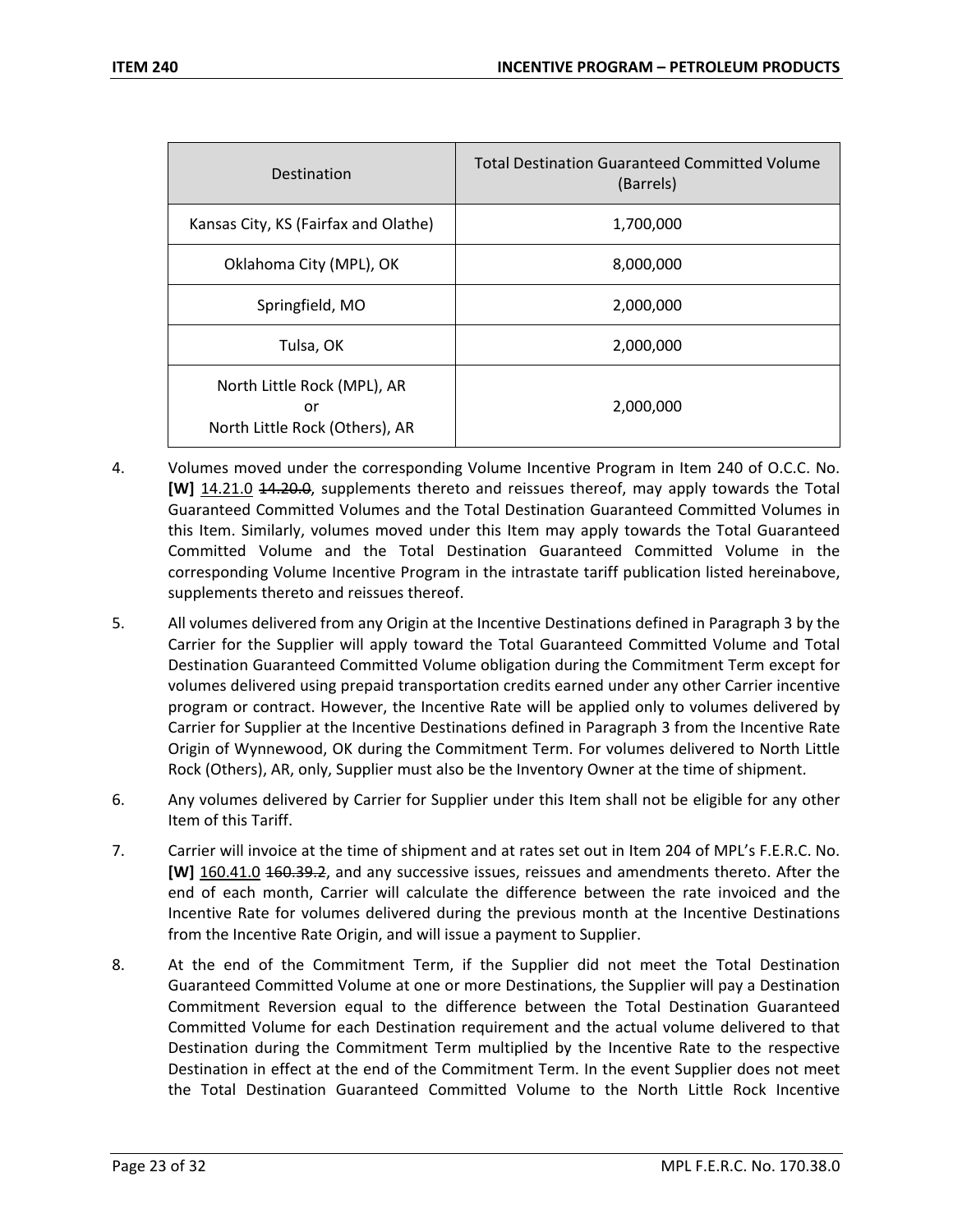Destination, Carrier will apply the Incentive Rate to the North Little Rock, AR (MPL) Incentive Destination to calculate the Commitment Reversion due.

- 9. Carrier shall not be obligated during any one calendar month to deliver more than one hundred twenty-five percent (125%) of the prorated monthly Total Destination Guaranteed Committed Volume, or the prorated monthly Total Guaranteed Committed Volume less the prorated monthly Total Destination Guaranteed Committed Volumes, based on volumes set out in Paragraph 3 above.
- 10. If a Supplier fails to meet the Total Guaranteed Committed Volume and/or the Destination Guaranteed Commitment Volume, and that failure is the direct result of the Carrier's inability to provide service, the Total Guaranteed Committed Volume and/or the Total Destination Guaranteed Committed Volume shall be reduced prorata on a day for day basis for each day that the Carrier was unable to provide service. The Supplier must assert its claim of Carrier's failure to provide service in writing to Carrier within the first ten (10) days of the month following the event of Carrier's failure to provide service. The Supplier will bear the burden of proof in showing that Carrier's failure to provide service did, in fact, result in the Supplier's failure to meet its commitment obligations.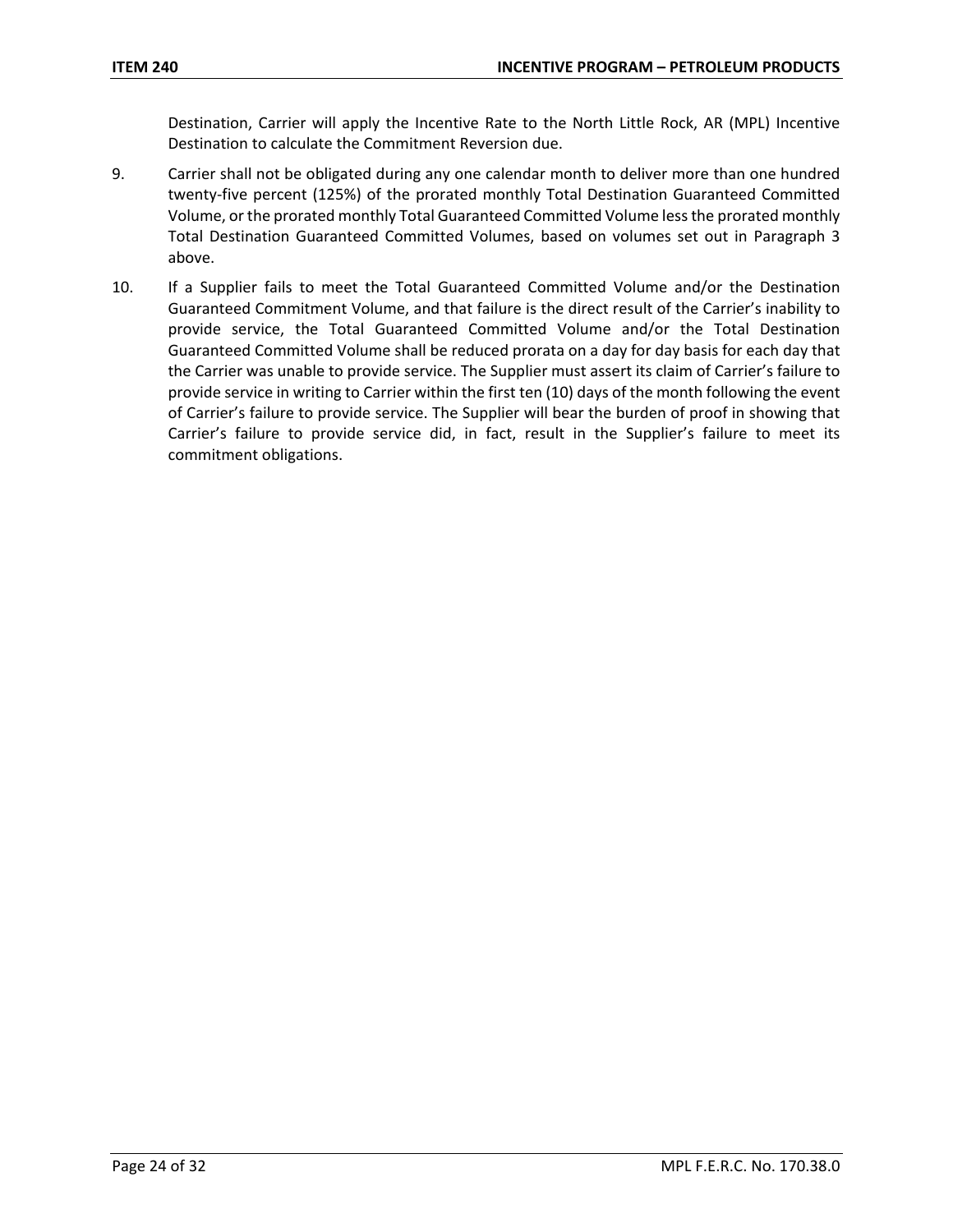# **Two-Year Incentive Rates**

*(Rates in cents per Barrel)*

**[I]** Increase. All rates on this page are increased.

Rates in this Item are governed by the Rules and Regulations provided in F.E.R.C. No. **[W]** 157.30.0 157.29.1, Supplements thereto and reissues thereof.

| <b>ITEM NO.</b> | TO                                      | <b>FROM</b><br><b>WYNNEWOOD, OK</b> |
|-----------------|-----------------------------------------|-------------------------------------|
| 241             | Kansas City, KS (Fairfax and/or Olathe) | 276.16                              |
|                 | Oklahoma City (MPL), OK                 | $110.88^{(a)}$                      |
|                 | Springfield, MO                         | 282.21                              |
|                 | Tulsa, OK                               | 128.27 $(a)$                        |
|                 | North Little Rock (MPL), AR             | 255.47                              |
|                 | North Little Rock (Others), AR          | 268.52                              |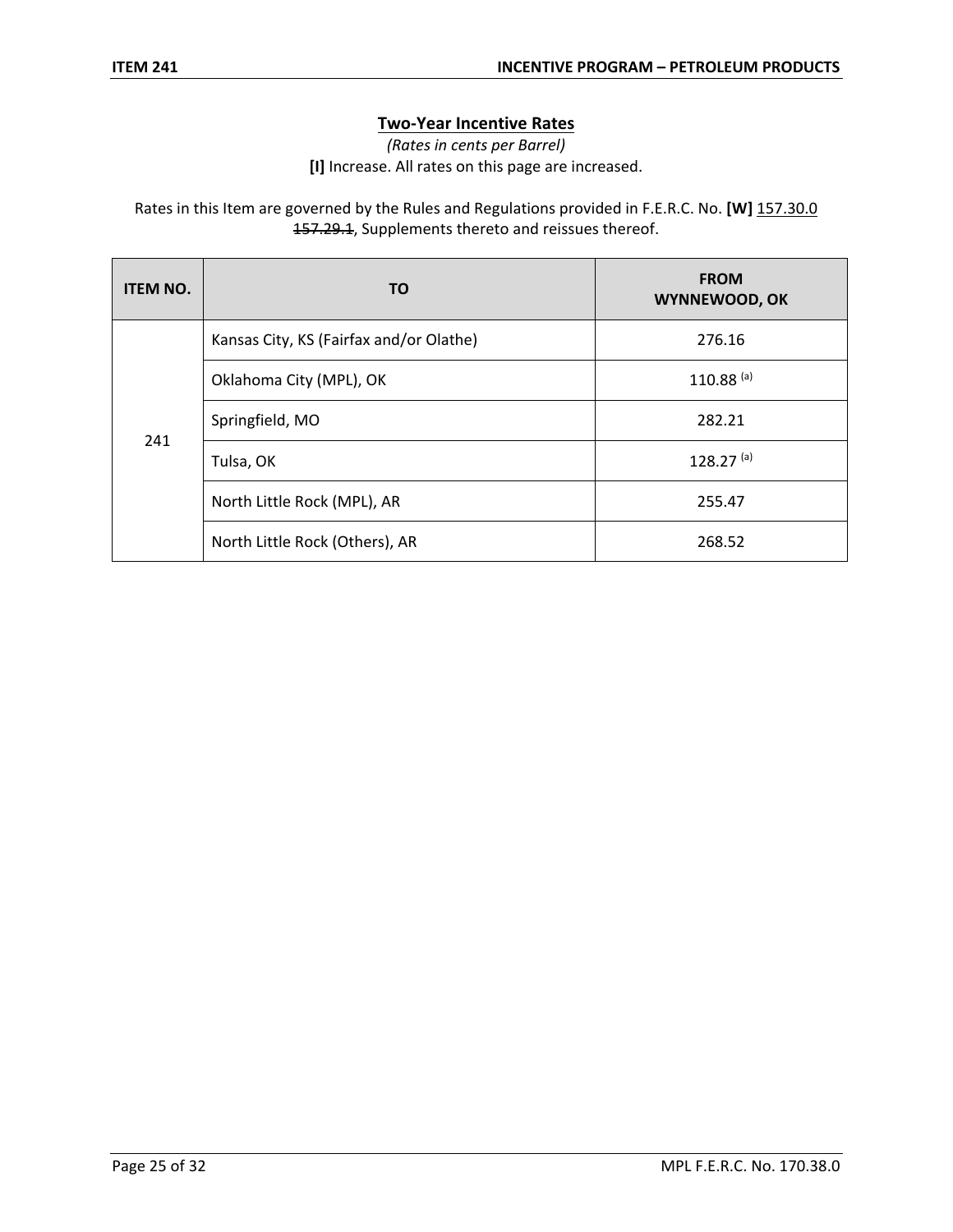# **ITEM NO. 255 TEMPORARY INCENTIVE RATES**

# **Origins:**

From: Oklahoma Central Origin Group; Kansas Origin Group; Wynnewood, OK and/or McPherson, KS

# **Destinations:**

To: Kansas City (Argentine), KS and Olathe-Kenneth (Sinclair), KS

1. Rates corresponding to this Item (the "Incentive Rates") apply to Shipper deliveries of Petroleum Products at the destinations of Kansas City (Argentine), KS and Olathe-Kenneth (Sinclair), KS (the "Incentive Destinations") from the Oklahoma Central origins, Kansas origins, Wynnewood, OK and/or McPherson, KS (the "Incentive Origins").

To qualify for the Incentive Rates in this Item, a shipper must ship and deliver, for its own account, at least 325,000 Barrels of Petroleum Products in a given month from any Incentive Origin to any Incentive Destination (the "Overall Monthly Threshold"), of which at least 100,000 Barrels of Petroleum Products in a given month to the Olathe-Kenneth (Sinclair), KS destination from the Incentive Origins (the "Olathe Monthly Threshold"). Any shipper who meets this volume requirement in a given month shall qualify for the Incentive Rates for such month.

- 2. In addition to the terms and conditions contained in this Item, all applicable rules and regulations in MPL's F.E.R.C. No. **[W]** 157.30.0 157.29.1, supplements thereto and reissues thereof, also apply.
- 3. Volumes moved under the corresponding Temporary Incentive program in Item 255 of K.C.C. No. **[W]** 45 44, supplements thereto and reissues thereof, shall count toward the Overall Monthly Threshold and, if shipped to the Olathe-Kenneth (Sinclair), KS destination, the Olathe Monthly Threshold.
- 4. Any volumes delivered by Carrier for Shipper under this Item shall not be eligible for any other Item of this Tariff.
- 5. Carrier will invoice the Shipper at the time of shipment and at rates set out in Item 200, 201, 204 and 255 of MPL's F.E.R.C. No. **[W]** 160.41.0 460.39.2, supplements thereto and reissues thereof. After the end of each month, Carrier will calculate the difference between the rate invoiced and the Incentive Rate for volumes delivered during the previous month at the Incentive Destinations for the Participating Shipper from all eligible Incentive Rate Origins, and will issue a payment to Participating Shipper. Participating Shipper will bear all other applicable charges in MPL's F.E.R.C. No. **[W]** 157.30.0 157.29.1, supplements thereto and reissues thereof.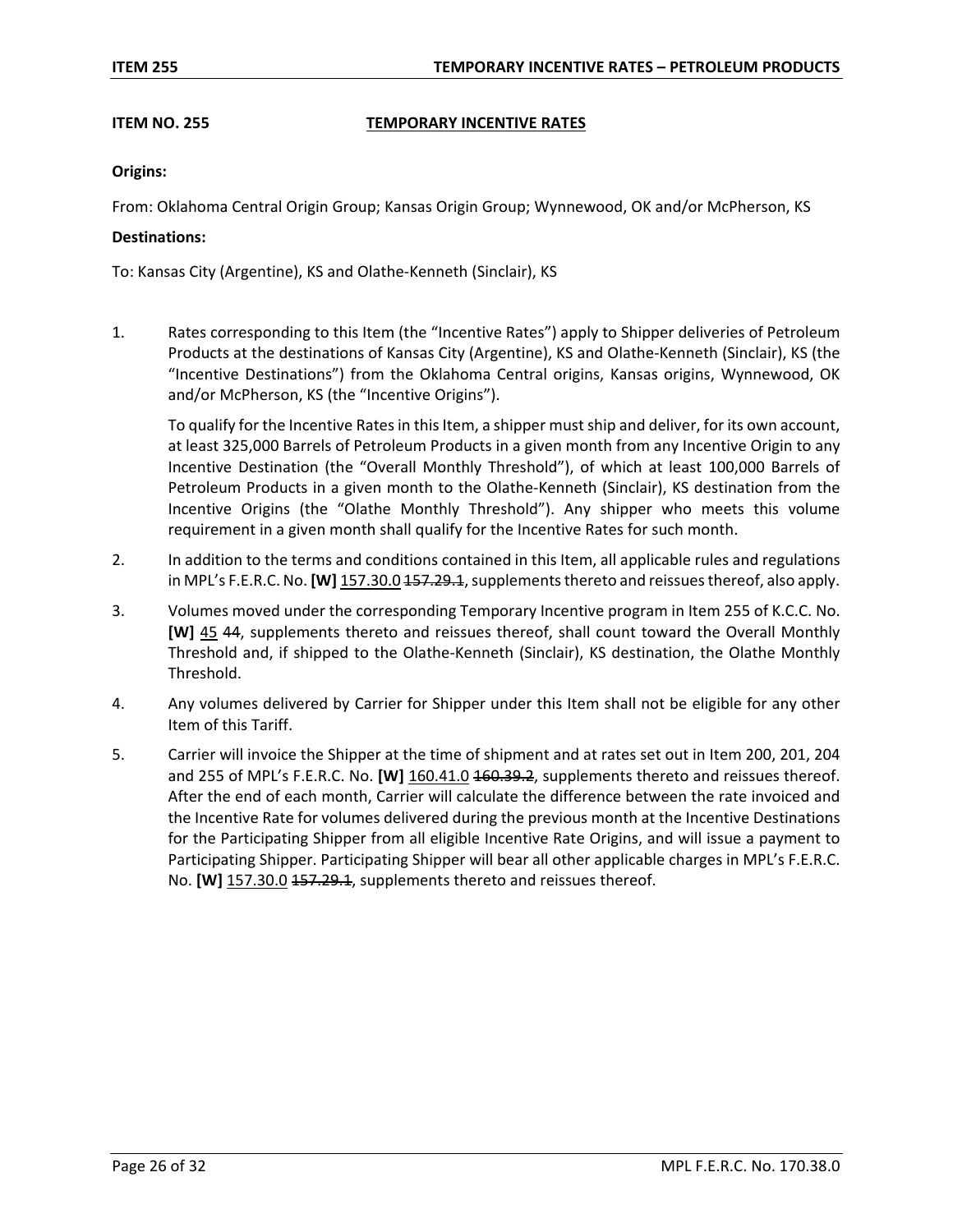# **Temporary Incentive Rates**

*(Rates in cents per Barrel)*

**[I]** Increase. All rates on this page are increased.

Rates in this Item are governed by the Rules and Regulations provided in F.E.R.C. No. **[W]** 157.30.0 157.29.1, Supplements thereto and reissues thereof.

|                    | <b>TO</b>                     | <b>FROM</b>                                     |                                         |                  |                         |
|--------------------|-------------------------------|-------------------------------------------------|-----------------------------------------|------------------|-------------------------|
| <b>ITEM</b><br>NO. |                               | Oklahoma<br>Central<br>(Ponca City<br>or Tulsa) | Kansas<br>(Coffeyville<br>or El Dorado) | Wynnewood,<br>OK | McPherson,<br>KS        |
|                    | Kansas City (Argentine), KS   | 209.71                                          | 158.18 <sup>(b)</sup>                   | 276.82           | $172.53$ <sup>(b)</sup> |
| 255                | Olathe-Kenneth (Sinclair), KS | 235.92                                          | 171.87                                  | 311.42           | 187.48                  |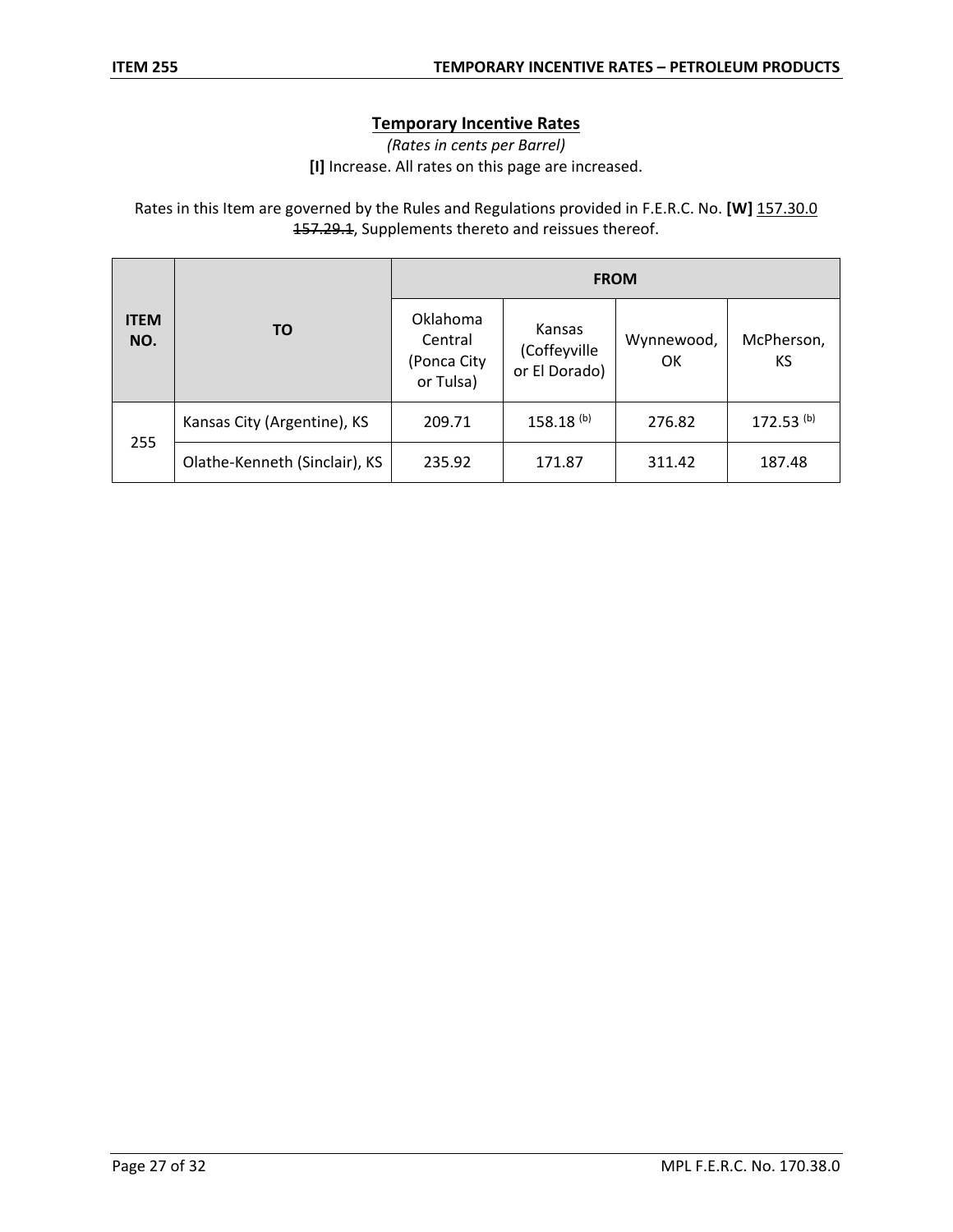# **ITEM NO. 260 FIVE-YEAR INCENTIVE PROGRAM**

# **Origins:**

From: Incentive Origins: Duncan, OK; Kansas Origin Group; Oklahoma-Central Origin Group; McPherson, KS; and Wynnewood, OK

### **Destinations:**

To: Incentive Destination: Rochester, MN

1. Rates corresponding to this Item (Item 261: Five Year Incentive Rates herein) apply to Supplier deliveries of Petroleum Products to a single Incentive Destination from any Incentive Origins or Origin Groups as defined in Item 261 herein. The Incentive Destination under this Item shall be defined as Carrier's Rochester, MN.

Any Supplier, the authorized party via Carrier's ATLAS system who delivers Petroleum Products out of the system, desiring to avail themselves of the Incentive Rates as set forth herein must satisfy all of the following provisions to be a "Participating Supplier":

- a. A Participating Supplier must enter into a prior written commitment with Carrier,
- b. The Commitment Term shall be five years (60 months), but not longer than the effectiveness of this Item or any successive issues, reissues and amendments thereto,
- c. The Effective Date of this commitment will be no sooner than the first day of the first calendar month following receipt by Carrier of the executed written commitment from Participating Supplier, and
- d. The Total Guaranteed Committed Volume shall be equal to the amounts specified in Paragraph 3 of this Item.
- 2. In addition to the terms and conditions contained in this Item, all applicable rules and regulations in MPL's F.E.R.C. No. **[W]** 157.30.0 157.29.1, supplements thereto and reissues thereof, also apply.
- 3. The Total Guaranteed Committed Volume under this Item shall be equal to 4,562,500 barrels over the five-year (60 month) Commitment Term, which shall equate to a Minimum Annual Guaranteed Committed Volume under this Item of 912,500 barrels per year over the Commitment Term. The Total and Minimum Annual Guaranteed Committed Volume shall be comprised of all the barrels delivered by Carrier for the Participating Supplier from only the Incentive Origins in Item 261 to the single Incentive Destination defined as Rochester, MN. Any volume in excess of the second tier volume threshold specified in the table in Item 261, from the Incentive Origins to the Incentive Destination will be assessed the applicable Base Rate, under F.E.R.C. No. **[W]** 160.41.0 160.39.2, and any successive issues, reissues and amendments thereto of these tariff publications.
- 4. Qualifying volumes that will apply toward the Total Guaranteed Committed Volume and the Minimum Annual Guaranteed Committed Volume obligation during the Commitment Term shall include only (a) volumes delivered from the Incentive Origins in Item 261, and (b) volumes delivered from the Ardmore, OK origin defined in F.E.R.C. No. **[W]** 160.41.0 160.39.2, Item No. 230, supplements thereto and reissues thereof, to the Incentive Destination defined in this program by Carrier for the Participating Supplier.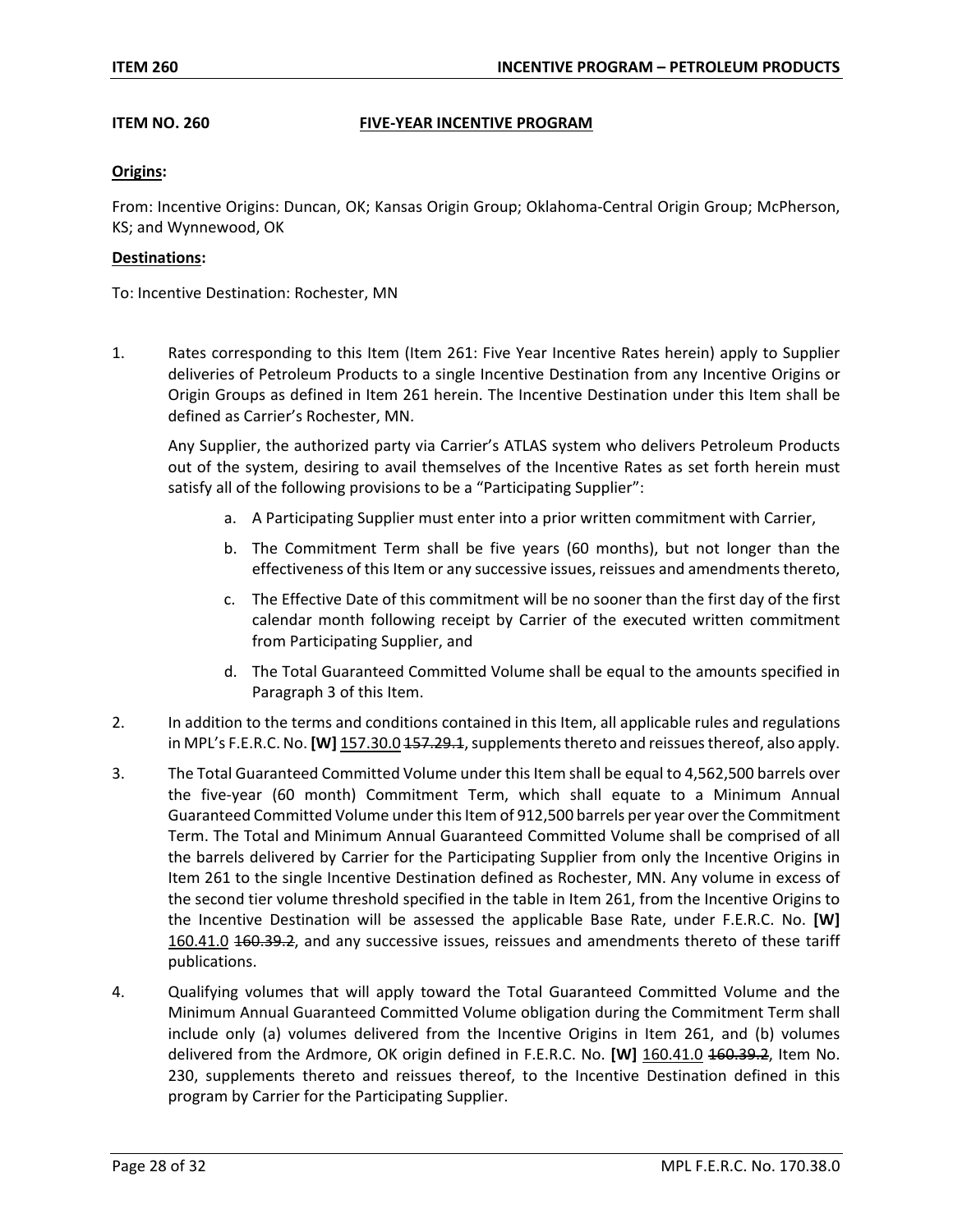- 5. Any volumes delivered by Carrier for Participating Supplier under this Item shall not be eligible for any other Item of this Tariff.
- 6. The Incentive Rate will be applied only to volumes delivered by Carrier for Participating Supplier that Participating Supplier is the named supplier at the Incentive Destination defined in Paragraph 3 from the eligible Incentive Origins as defined in Item 261 herein during the Commitment Term.
- 7. Carrier may adjust the Incentive Rates set out in Item 261 at any time by the same percentage change as the corresponding base rate is adjusted. If Carrier elects not to take an allowed increase in a given year, Carrier may take the cumulative allowed increases in any subsequent year. Adjustment of the Incentive Rates is contingent upon the effectiveness of such rates as allowed by the Federal Energy Regulatory Commission. If for any reason, the Federal Energy Regulatory Commission orders an investigation or suspension of Carrier's tariff, Carrier shall have the right to terminate its obligations under this Item by providing sixty (60) days written notice to Participating Supplier.
- 8. Carrier will invoice at the time of shipment and at rates set out in the following tariff publications as applicable: Items 200, 201, 203, 204 and 255 of MPL's F.E.R.C. No. **[W]** 160.41.0 160.39.2, and any successive issues, reissues and amendments thereto of these tariff publications. After the end of each month, Carrier will calculate the difference between the rate invoiced and the applicable Incentive Rate defined in Item 261 for volumes delivered in the Participating Supplier's name during the previous month at the Incentive Destination from all eligible Incentive Origins or Origin Groups, and will issue a payment to Participating Supplier.
- 9. Annually, on the anniversary of the commitment Effective Date, if the Participating Supplier did not meet the Minimum Annual Guaranteed Committed Volume for volumes delivered at the Incentive Destination from any of the defined Incentive Origins in Item 261 herein and/or any volumes delivered from the Ardmore, OK origin as referenced in F.E.R.C. No. **[W]** 160.41.0 160.39.2, Item No. 230, supplements thereto reissues thereof, the Participating Supplier will pay a Commitment Reversion equal to the difference between the Minimum Annual Guaranteed Committed Volume and the actual qualifying volumes, as defined in Paragraph 4 above, delivered to that Incentive Destination during the Contract Year multiplied by the Tier 1 Incentive Rate defined in Item 261 from Oklahoma Central Origin to the Incentive Destination, Rochester, MN in effect at the end of the Contract Year. No volumes shall be carried forward to meet the Minimum Annual Guaranteed Committed Volume in subsequent years.
- 10. Carrier shall not be obligated during any one calendar month to deliver more than one hundred fifty percent (150%) of the prorated monthly Minimum Annual Guaranteed Committed Volume, based on volumes set out in Paragraph 3 above.
- 11. If a Participating Supplier fails to meet the Minimum Annual Guaranteed Committed Volume, and that failure is the direct result of the Carrier's inability to provide service, the Total Guaranteed Committed Volume and/or the Minimum Annual Guaranteed Committed Volume, shall be reduced prorata on a day for day basis for each day that the Carrier was unable to provide service. The Participating Supplier must assert its claim of Carrier's failure to provide service in writing to Carrier within the first ten (10) days of the month following the event of Carrier's failure to provide service. The Participating Supplier will bear the burden of proof in showing that Carrier's failure to provide service did, in fact, result in the Participating Supplier's failure to meet its commitment obligations.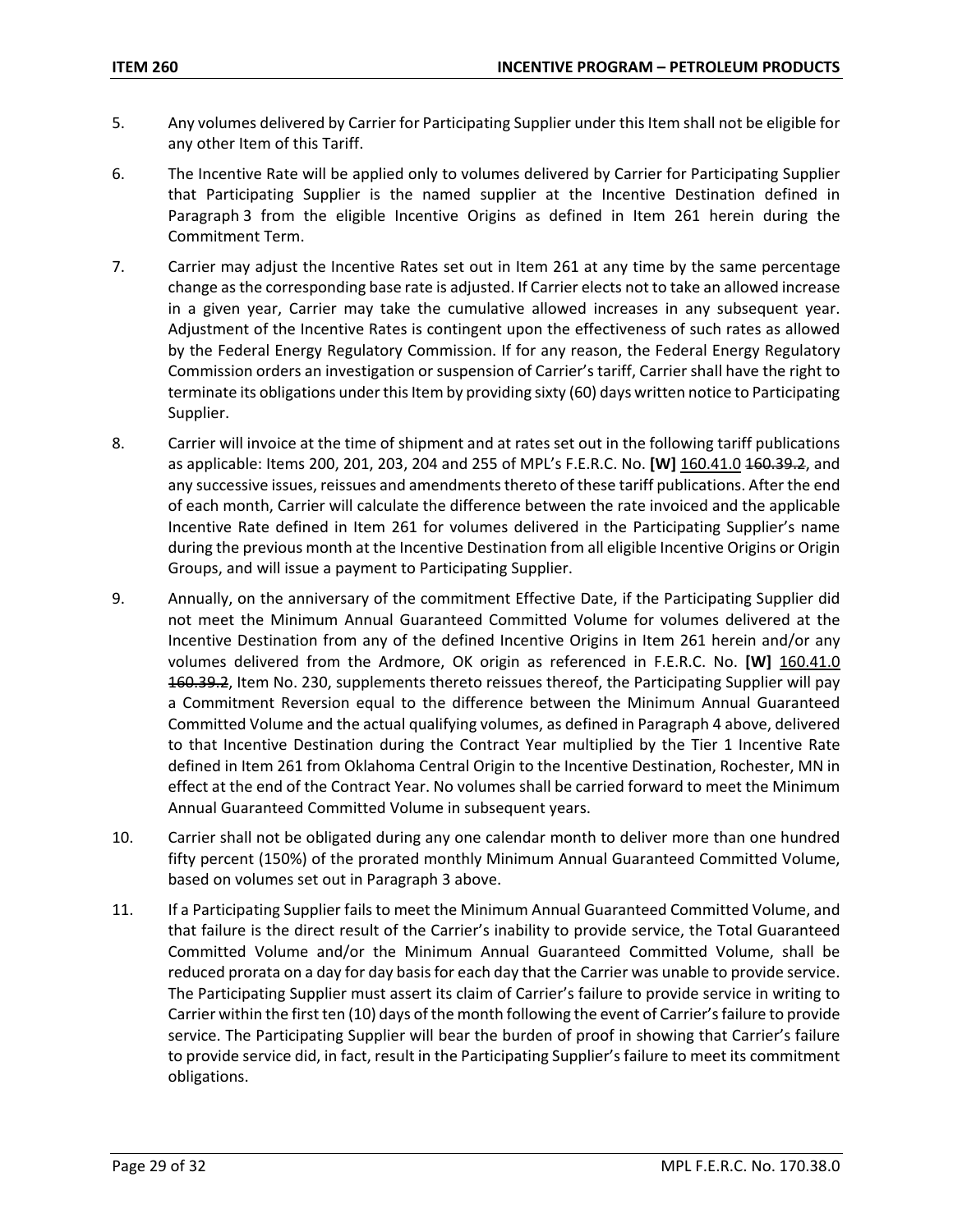12. In the event Participating Supplier experiences Force Majeure that delays delivery of product to Carrier at point of origin, Carrier may, at its sole discretion, upon written notification of circumstances from Participating Supplier, extend the Commitment Term. Such extension period shall in no event, individually or cumulatively, exceed a total of thirty (30) days over the Commitment Term. Force Majeure shall mean acts of God, strikes, lockouts, or other industrial disturbances, acts of public enemy, wars, terrorists, insurrections, riots, lightning, earthquakes, fires, floods, storms, washouts and any other causes, not within the control of Participating Supplier.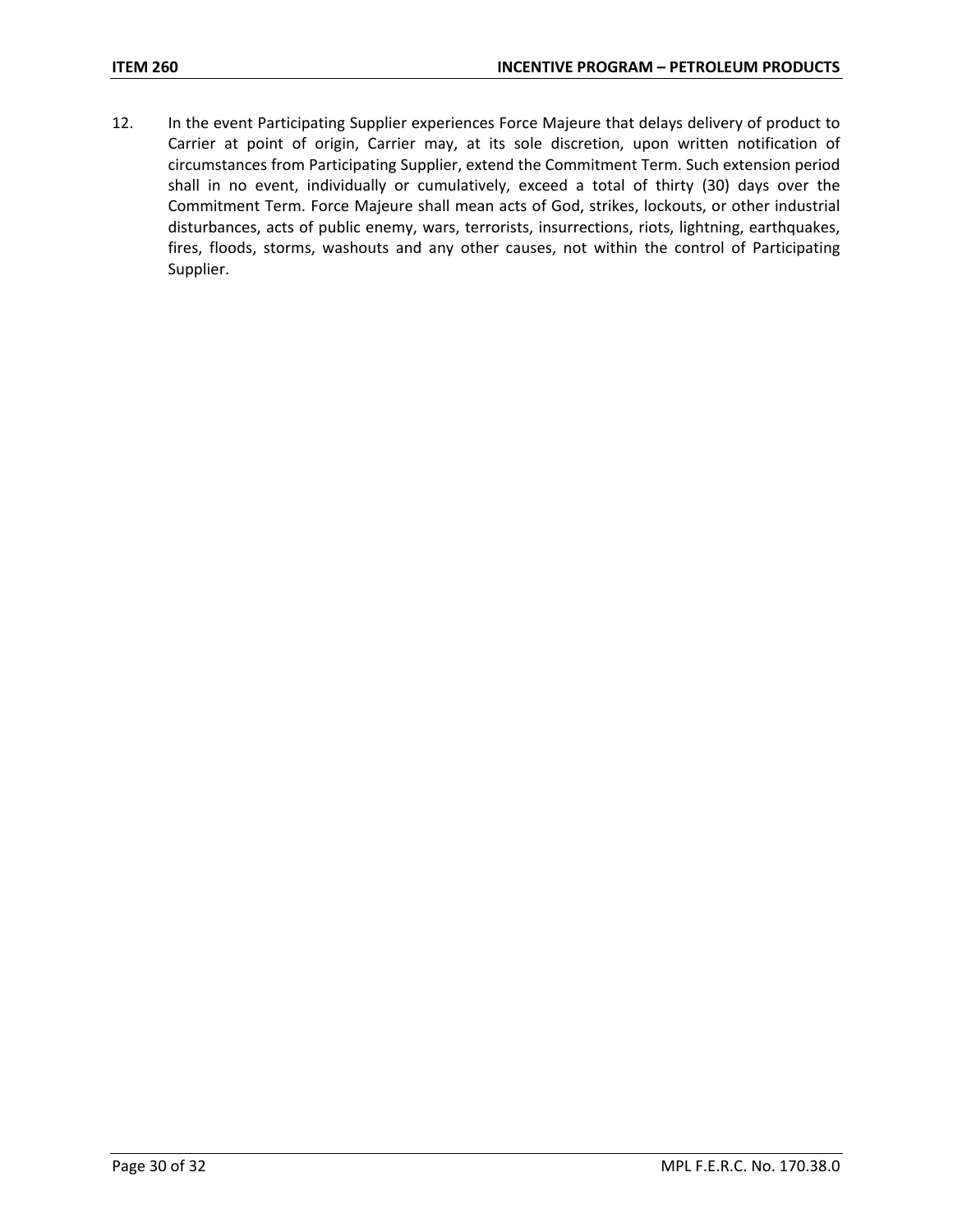# **Five-Year Incentive Rates**

*(Rates in cents per Barrel)* **[I]** Increase. All rates on this page are increased.

Rates in this Item are governed by the Rules and Regulations provided in F.E.R.C. No. **[W]** 157.30.0 157.29.1, Supplements thereto and reissues thereof.

|                 | <b>FROM</b>                                         | <b>TO</b><br>Rochester, MN             |                      |
|-----------------|-----------------------------------------------------|----------------------------------------|----------------------|
| <b>ITEM NO.</b> |                                                     | <b>ANNUAL TIER THRESHOLD (barrels)</b> |                      |
|                 |                                                     | Tier 1<br>0-1,277,500                  | Tier 2<br>>1,277,500 |
| 261             | Oklahoma Central Origins<br>(Ponca City<br>Tulsa)   | 288.11                                 | 360.10 Note 1        |
|                 | <b>Kansas Origins</b><br>(Coffeyville<br>El Dorado) | 288.11                                 | 360.10 Note 1        |
|                 | Duncan, OK                                          | 347.22                                 | 434.01 Note 1        |
|                 | Wynnewood, OK                                       | 342.13                                 | 427.67 Note 1        |
|                 | McPherson, KS                                       | 302.44                                 | 378.04 Note 1        |

Note 1: Base Rate